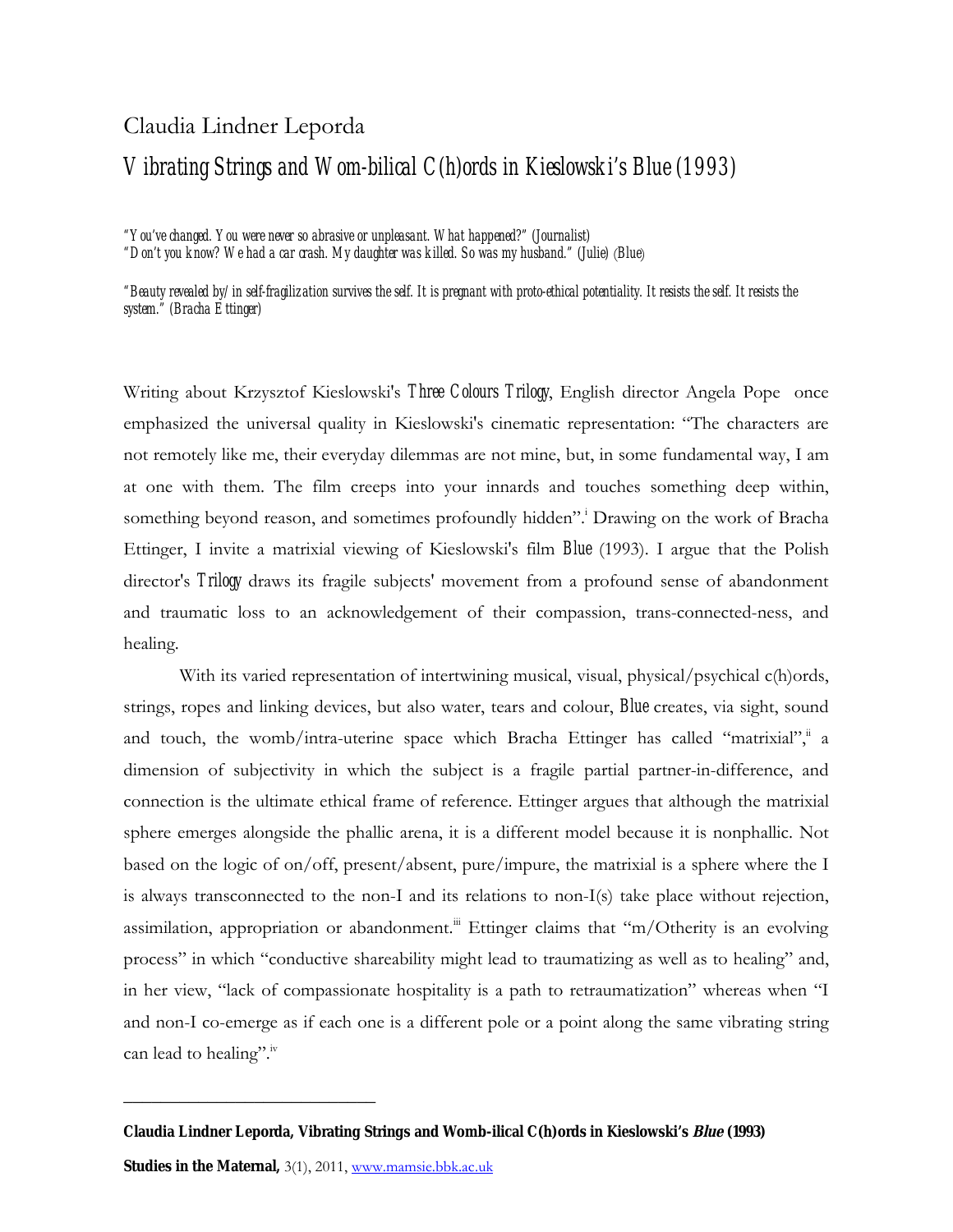In *Blue,* a young Parisian woman, Julie, loses her husband, Patrice, a famous composer, and her little daughter, Anna, who die in a car accident at the beginning of the film. As Julie's family car rushes towards death, the camera focuses on Antoine, the teen hitchhiker who is playing with a ball attached by a string to a small stick. The very moment he manages to flick the ball in the air and connect it to the stick, a big crash is heard. Unable either to commit suicide or to deal with her loss, Julie tries to shut out the world around her in order to break free of the pain she feels. She sells everything and plans to start an anonymous and solitary life in central Paris. From there on, the no-longer-m/Other Julie de Courcy neé Vignon (Juliette Binoche) withdraws anonymously into a world where she should know no one and no one should know her: "Now, I have only one thing left to do... nothing. I don't want any belongings, any memories. No friends, no love. They are all traps". Her resistance to connection and concealment within herself make her new freedom, which proves, however, to be an impossibility: soon the past begins to haunt her in the form of a melody, the concerto music Patrice was in the process of composing.

Following Julie's too-early-too-soon traumatizing loss of both husband and daughter, I argue that *Blue* traces the continuity of Julie's life in her m/Others' lives, but also their initiation of her subjectivizing moments via their own "self-fragilization". Pursuing Julie's journey from a split-I and a no-longer-m/Other to a partial m/Other via her art-working and her m/Others' primary compassion, I propose to watch *Blue* as an artwork which marks precisely a movement from a phallic Symbolic (where the subject is free, separated, and disconnected) to a matrixial sphere (in which the subject is fragile and compassionate to the unknown other who is, nonetheless, a partner-in-*difference)*; from empathy-without-compassion (which harms the matrixial psychic tissue) to empathy-with-compassion (which is creative and leads to the broadening of the ethical horizon); from death-drive and sacrifice to coemergence and besidedness; and finally, from cords with-out connecting to wom-bilical c(h)ords that link to life.

#### **1. Missed Encounters: Splitting, Forgetting and Abandonment**

"Thanatos wins when the web of borderlinks is shattered into endless fragments, and when it evaporates or liquidates itself into fusion or when a subject/object split takes over. We are left then with the battle between self and others, self and Cosmos, where empathy from selfobjects can turn malignant".vii

After the car accident we see Julie lying on a hospital bed. A doctor lets her know that her husband and daughter are dead. Kieslowski's macro focus of Julie's eye with the reflection of the

**Studies in the Maternal,** 3(1), 2011, www.mamsie.bbk.ac.uk

**Claudia Lindner Leporda, Vibrating Strings and Womb-ilical C(h)ords in Kieslowski's Blue (1993)**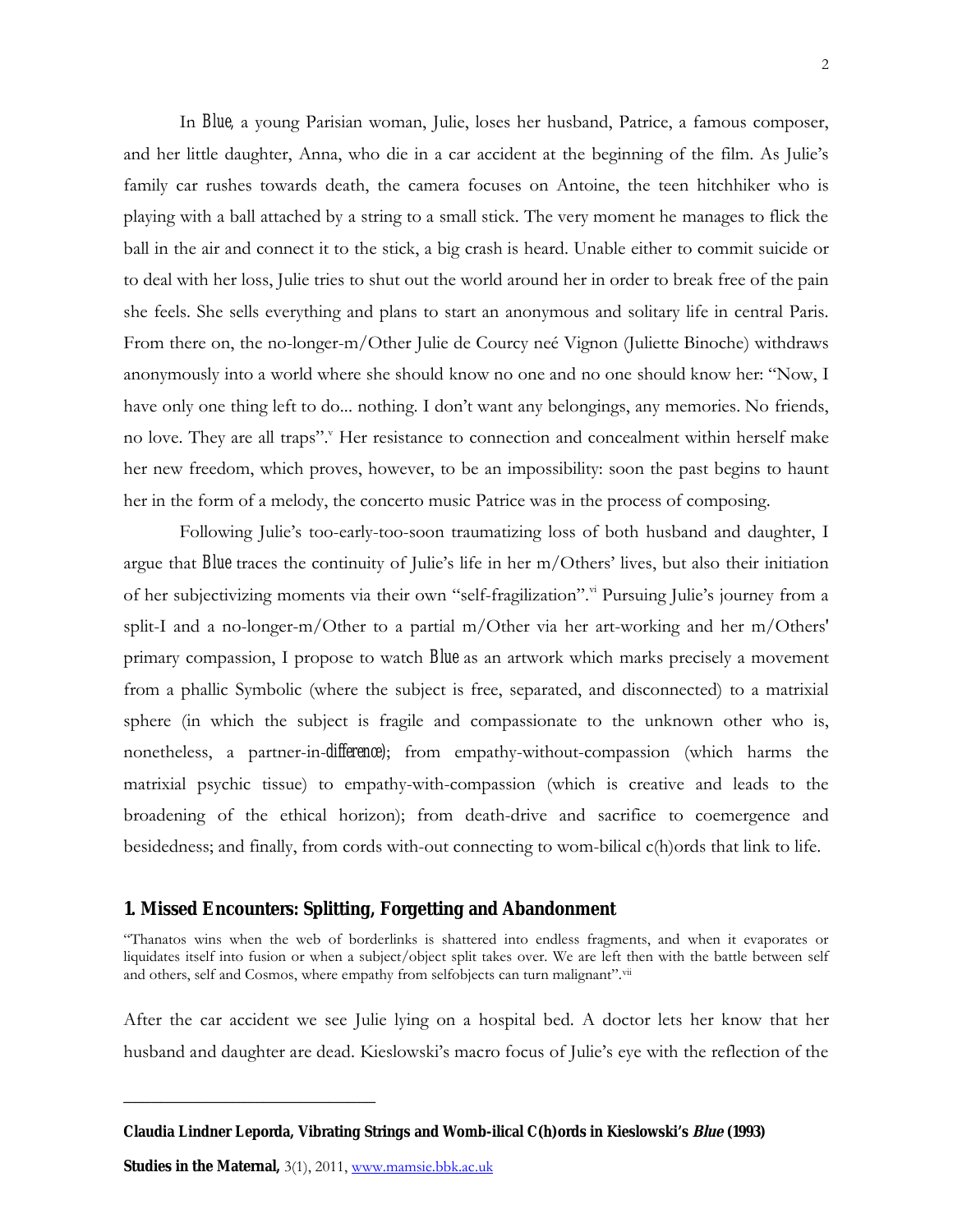doctor in it introduces the theme of Julie's violent disattunement to the surrounding world, on the one hand, and the Ettingerian matrixial sphere of (m)Others' compassion towards a non(I) via besidedness, which demands reworking towards non-abandonment, on the other. From the beginning, we move with Julie between fascinance and fascinum, which are different modes of fascination: "fascinum relates to the arresting power of the phallic objet a, and fascinance relates to the continual borderlinking and differentiating of a matrixial link a".<sup>viii</sup> Ettinger emphasizes that "if fascinance is the ripening of a transformational potentiality in a matrixial prolongation of a time of co-emergence with and in a sensitive image, sound, touch, move, breath, it might turn into fascinum when castration, separation, weaning, abandonment, shaming or splitting abruptly occurs."<sup>ix</sup> While recovering from the car crash, Julie watches the funeral of her husband and daughter on a tiny television. Touching the screen with her finger where her daughter's coffin is, she bites her lip yet holds her tears back. Although technology connects Julie to her beloved ones, it actually distances her from the funeral. The television, as *objet a,* is present visually and audibly, but it lacks the emotional, compassionate force of the matrixial *link a*. The impersonality of the little screen together with the "working of the phallic gaze" transform the funeral into a public property,  $x$  an anonymity, a "transparent screen of paranoia" where "positions of subjects versus objects are erected"<sup>xi</sup>.

After Julie turns down the reporter's request to interview her about her late husband, thus denying the existence of the past, she embraces the death-impulse in an attempt to also eradicate sense from her existence. Her state of renunciation is most clearly rendered in a sequence in which she breaks a hospital window and tries to swallow a handful of pills. Later, when she apologizes to the compassionate nurse for breaking the glass, and implicitly for having to witness her suicide attempt, the nurse says gently that the glass can be replaced, thus revealing what Ettinger refers to as empathy with-in compassion, a fragilizing process but a transporting one of co-habituation nonetheless. Ettinger thinks that "in working-through our besidedness and recognizing all our intimate-anonymous partial partners, we are becoming more vulnerable yet we are re-paving a non-regressive path to the primary compassion". Xii

Julie's first act after returning from hospital is to empty the big country house. She throws her husband's unfinished Song for the Unification of Europe in the garbage, in a symbolic gesture of destroying his memory. She then enters her daughter's blue room where the mobile made out of pieces of blue glass, one of the key motives in the film, is hanging from the ceiling.

**Claudia Lindner Leporda, Vibrating Strings and Womb-ilical C(h)ords in Kieslowski's Blue (1993)**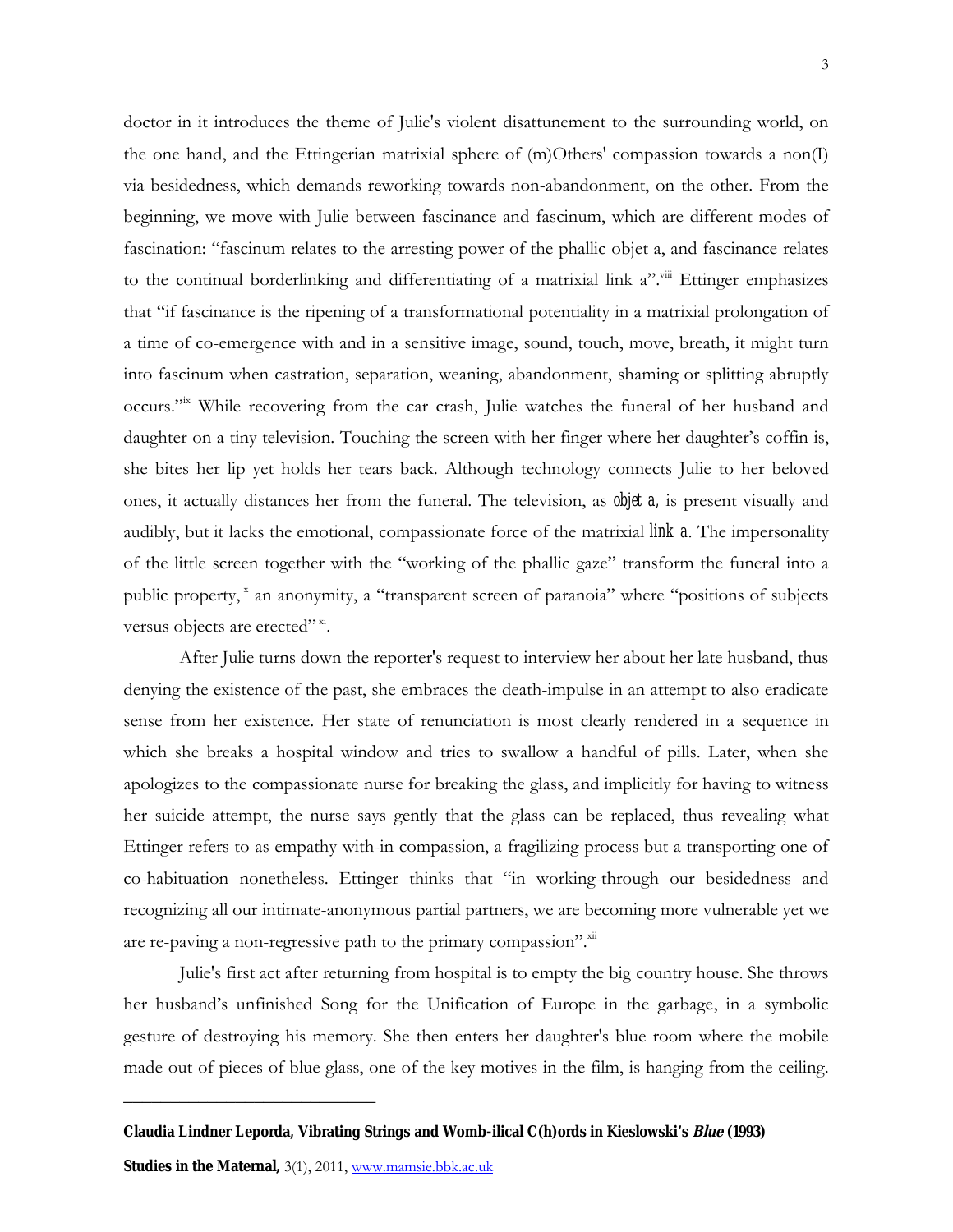Bitterly she pulls at one of the chains of beads, loosening it. She devours the blue lollipop that her daughter Anna used to eat and lets the lid of the piano fall closed with a crash. She appears cold and indifferent and her grief is so deep that she cannot cry, nor even feel. And when later, Julie finds her housekeeper weeping and asks her, "Why are you crying?", the old woman responds, "Because you are not".<sup>xiii</sup> In order to fulfill her obligations, Julie splits off her agony, fighting back devouring emotions. By putting her own self at risk of vulnerability brought about by compassion and wit(h)nessing, the housekeeper embodies Julie's split-off, agonizing self. This kind of wit(h)nessing, Ettinger reminds us, "heals by stitching the collapse of the other's capacity to elaborate loss". Xiv

Before she puts her country home on the market and drops her marital name, Julie invites Olivier, a colleague musician of her famous musical composer Patrice de Courcy, to make love to her: "You have always wanted me. Here I am"," she tells him. She thanks him for his kindness, yet persuades him she is not worthy of his love. Thanatos, Ettinger claims, "also arises when the I meets the untrusting (own) self. The potentiality for fascinance might then be hurt"xvi. After this symbolic gesture of compassion without empathy, she walks away, deliberately scratching her hand on a stone wall, yet another moment of physical pain and bodily abandonment which she fails to notice. Finally, she takes a flat in a child-free building in a neighbourhood of Paris and furnishes it with her daughter's mobile of strings and deep translucent blue glass beads. It is the only reminder of her lost life, a memory of her five-year-old Anna, the only wom-bilical c(h)ords that she preserves, but also the tears she would rather look at with a touching gaze than cry.

One day, the boy who witnessed her loss meets Julie to return a necklace he had found at the scene of the accident. Feeling remorse for having taken it, he offers to share his memories of the moments just after the crash: "Would you like to ask something? I arrived immediately after (...)", he says. "No!"xvii, Julie stops him unexpectedly, and the whole screen is engulfed in black briefly before she forbids him to say anything. Her gesture of refusal is indicative of a denial of memory but also of her refusal to connect to an Other who shares her trauma. Ettinger emphasizes that "the web contracts when appropriation, manipulation or paranoia takes over to the extent that awe, fascinance and compassion recede".<sup>xviii</sup> When the image comes back, Julie apologizes and tells the boy to keep the necklace. "Turning away from the non-I by splitting", Ettinger notes, "becomes a deletion, a dropping, an abandonment and a prolapse that creates

**Claudia Lindner Leporda, Vibrating Strings and Womb-ilical C(h)ords in Kieslowski's Blue (1993)**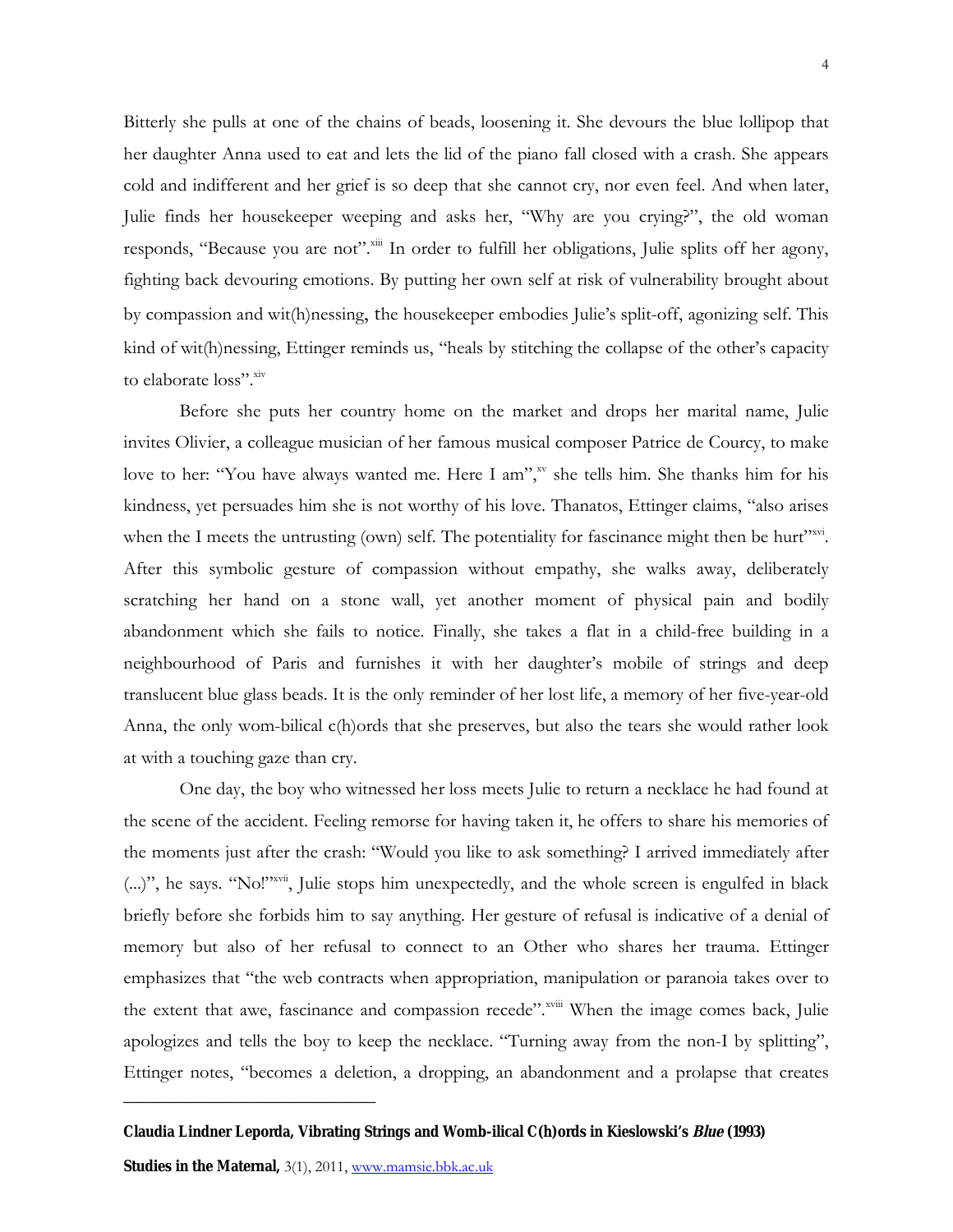retraumatization and tears the fabric's texture precisely in the potential locus for potential re-cobirth (re-co-naissance)".<sup>xix</sup> This is particularly apparent in the scene in which Julie spends the whole night on the steps. One night, a man gets aggressed in the street, escapes into Julie's apartment house, and desperately knocks on her door crying for help. Struck with terror, Julie is unable to help. "Whatever and whoever enters the place of the primary others", Ettinger writes, "is always also traumatizing. If the I feels too persecuted, fascinance freezes into fascinum, awe into fear and compassion calls, rather than resists, the narcissistic self".<sup>xx</sup> When Julie eventually leaves her flat to see what happens, she is forced to spend the night on the stairs, frozen in icy blue, after the wind shuts the door behind her. Looking for meanings in the cold dark, Julie finds the experience of connection painfully impossible.

The sight of a pregnant mouse in her new flat is yet another repressed trauma returning from her childhood and reactivating Julie's emotions. The potential killing of the baby mice and their mother torments her, amplifying her sense of guilt. In this context, Ettinger writes, "the Not-enough mother phantasy arises as a reply to the enigma of the loss of perfect attunement between presubject and environment".<sup>xxi</sup> However, the realization that she is murdering the mice is a moment of recognition of her primary compassion and it is not by accident that their squeaking draws Julie towards her Alzheimer-stricken mother. Although the old woman eventually confirms Julie's fear of mice, she keeps forgetting who Julie is, mistaking her for Marie-France, her long-dead sister. Sunk too deep into her own forgetfulness, she is unable to comprehend her daughter's pain and loneliness. The lack of connection in their relationships together with the act of misrecognition help Julie herself to better forget who she is: being a stranger to her mother, she can be a stranger to anybody, including to herself.

## **2. Fluctuations: From Empty Empathy to Full Empathy with Compassion**

"If the structuring of the self survives abjection, and the fluctuation between paranoid and trusting states re-reaches compassion, awe and fascinance, a non-phallic feel-knowing in the Other and in the Cosmos by self-fragilization is possible. A borderlinking string trembles and resonates in a psychic web when different souls are reattuned to one another in differentiating, re-specting the transubjective sphere. A severe foreclosure of such a string is at present a catastrophe to the other but in the future this is also a catastrophe to the self. In the past of its futures, will the future-self re-spect? Will it? And what then?"xxii

Kieslowski's images of split, separation and abandonment, from broken glass to window panes and TV sets that separate people, add a touch of vulnerability to his partial subjects. Glass is his

**Studies in the Maternal,** 3(1), 2011, www.mamsie.bbk.ac.uk

**Claudia Lindner Leporda, Vibrating Strings and Womb-ilical C(h)ords in Kieslowski's Blue (1993)**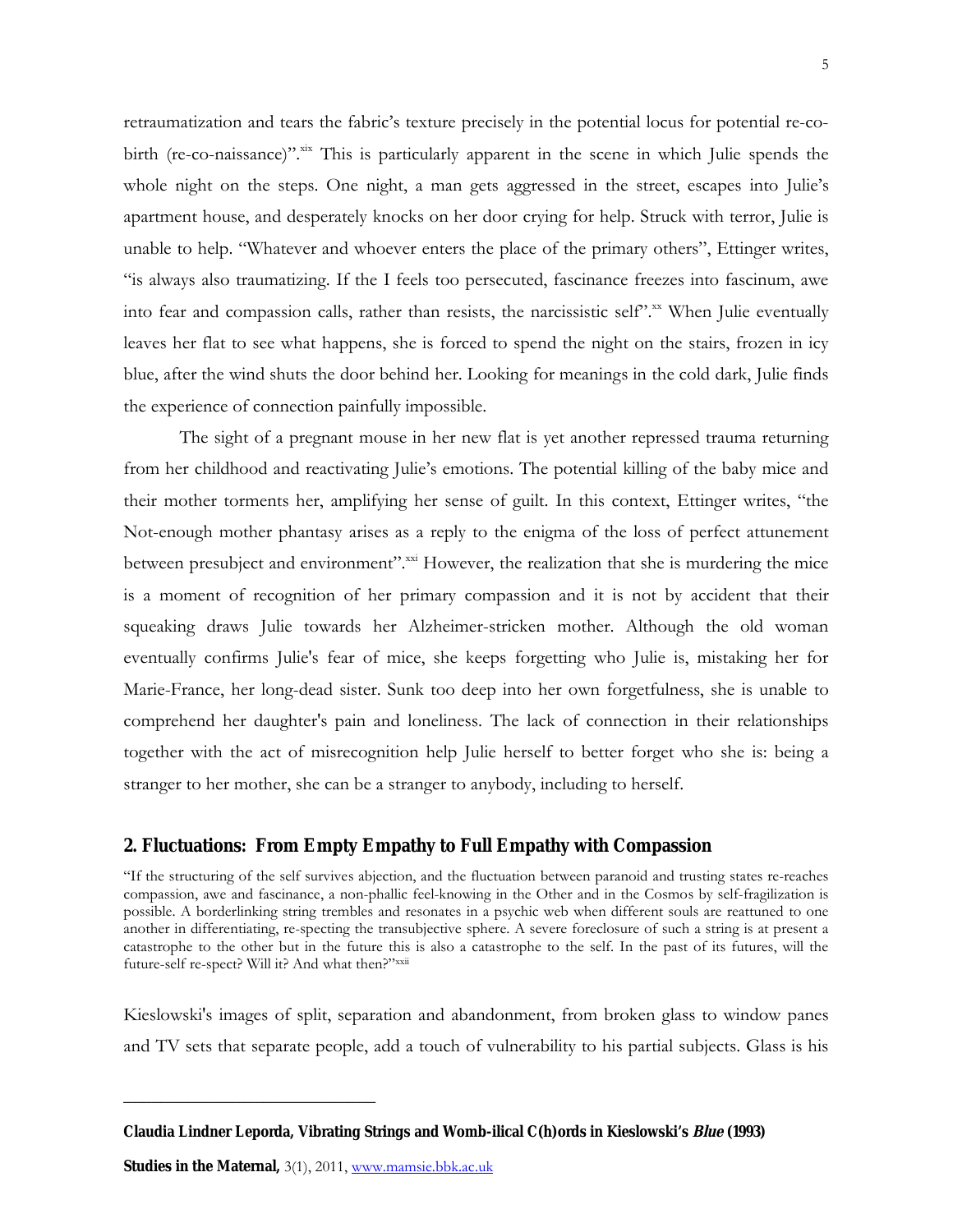perfect metaphor because it simultaneously connects and separates, invites us in but keeps us out. Mother and daughter address each other through a window filled with a multitude of reflections that suggest visually both the loneliness and abandonment in their relationship and the need to re-connect. Moreover, the TV that Julie's mother watches withdraws her from the outside world, giving her the illusion of freedom. She even admits: "I'm fine. I have everything here. The TV... I can see the whole world."<sup>xxiii</sup> She is free to see the world, but, in her forgetful isolation, she is incapable to emotionally connect to it. Kieslowski seems to project this metaphor in the image of bungee jumpers on the TV set which she watches. Although they cut their contact with solid ground and leap into the abyss, a cord eventually breaks their fall and reconnects them to life. However, this artificial connection via cords is one without compassion, linking and relating, since there is no one at the other end of the rope. Although the distance between mother and daughter is never bridged and no link between the two really generated, her mother tells Julie: "You can't renounce everything"<sup>xxiv</sup>. Ettinger believes that compassion can work against split and abandonment when "the I rejoins another matrixial non-I in com-passionate reattunement and this reattunement operates without phallic splits".xxv

One can start tracing Julie's passage from empty empathy to full empathy with compassion in Kiesloski's different uses of the colour blue itself. Usually associated with grief, cold, artifice and eventually, death, Kieslowski's matrixial blue, as the refracted glimmers playing on Julie's temple (from some unknown source) remind us, has strong links with water, pregnancy, softness, security, compassion, healing, and inspiration. This kind of blue is linked to the metallic candy wrapper that her daughter held in the wind just before the accident, the water in the swimming pool, the reflections of the chandelier on Julie's face signifying the presence of past memory and, last but not least, as we shall further see, to music. These emotionally charged objects or *link(s) a* dissolve into shapeless threads and free-floating clouds of blue and the way in which they are presented in different phases of the narrative is connected with Julie's transformation and subjectivizing process itself.

Kieslowski also returns to the tomb/womblike image of the large, isolated indoor swimming pool, where Julie goes to neutralize her senses and, thus, escape from herself. At one point, as she prepares to climb out of the swimming pool, the music returns and she resubmerges in the water, covering her ears in an attempt to block out the sound of the music she hears in her head. Another time she visits the swimming pool, Julie regresses back into the water,

**Claudia Lindner Leporda, Vibrating Strings and Womb-ilical C(h)ords in Kieslowski's Blue (1993)**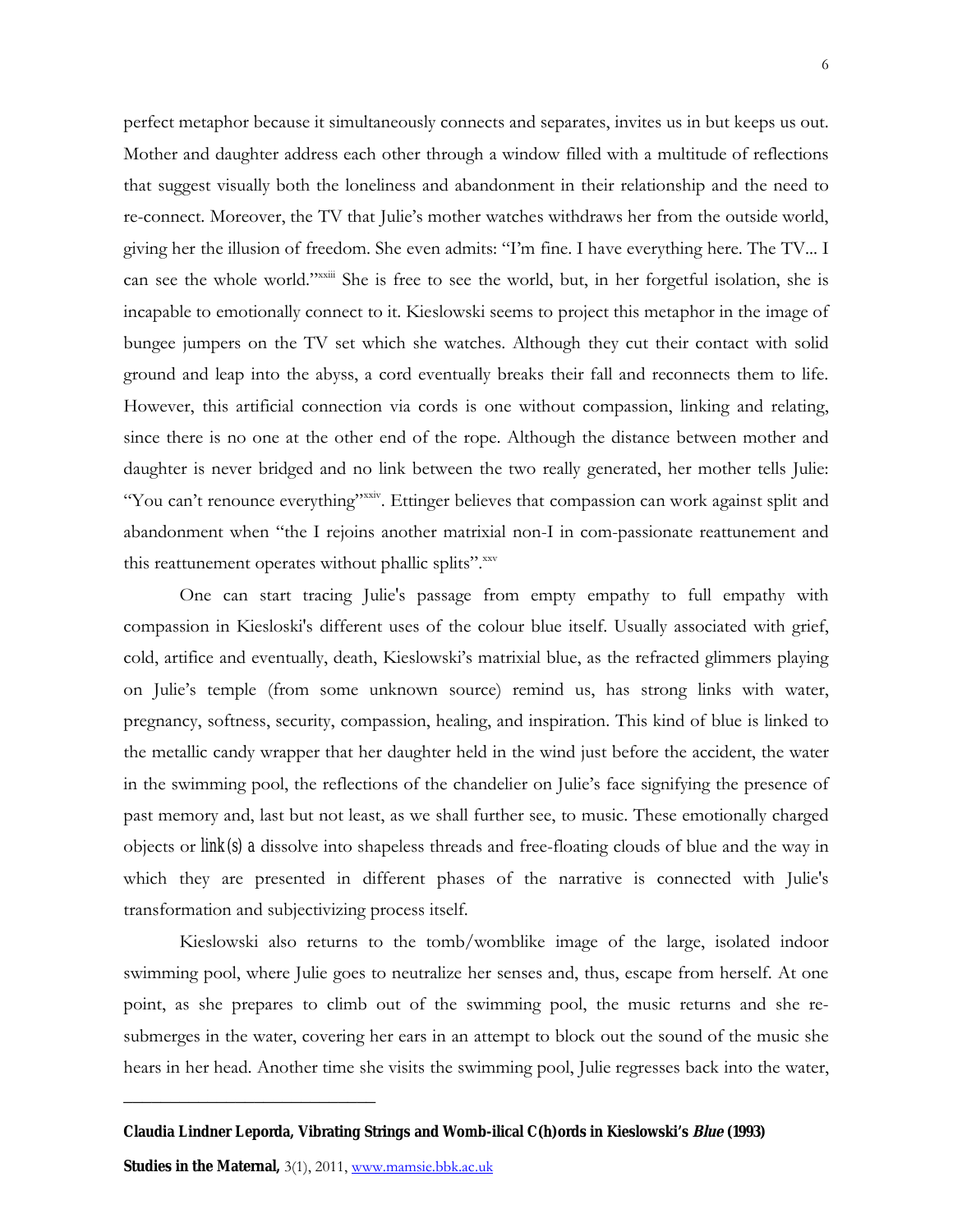floating like a corpse but eventually coming back up and gasping for air. As much as she refuses to keep past memories alive, they return forcing her to connect to life and to face her loss. The swimming pool, containing the healing qualities of the womb's amniotic fluid, becomes a wombilical c(h)ord and a place where Julie curls up like fetus waiting to be re-born. "Like in pregnancy", Ettinger tells us, "one needs to dwell long enough in com-passionate jointness interweaved behind the veils of any phallic gaze, hopefully relaxing one's 'schizoid' or 'paranoid' defenses, so that a matrixial web would become creative *or even visible and audible".*xxvi It is after this and other encounter-events that Julie starts to revise the unfinished concert, perhaps realising that she cannot hold her breath forever, hiding underwater from light, music, and the company of (m)/Others.

#### **3. Matrixial Encounter-events and Metramorphosis**

"With continuity-in-besidedness, even death doesn't destroy the matrixial web".<sup>xxvii</sup> "Not inter-subjective but trans-subjective and transjective encounter-events take place by way of subjectivizing experiencing with an artobject or art-process, an other or an event, others, alive or not, met and unmet, that continue to induce and transmit. And the Cosmos is emoved in and through process, image or move, sound or touch, a breath-in and a breath-out, in-spiriting, exspiriting and transpiriting beyond the perception by the senses". xxviii

In the matrixial borderspace Ettinger has opened up, a psychic borderspace of encounter and metramorphosis where the subject is inscribed with traces of known or anonymous others, as much as others are inscribed with her traces, nothing is definitively abandoned. From this perspective, "an *originary jointness-in-differentiating and besidedness*, rather than disappearance and death, becomes the kernel of the **feminine-maternal**".<sup>xxix</sup> Compassionate strings and c(h)ords reach Julie from different webs and partial subjects who are always-in-joining-and-separating with/from her and thus, opening her co-response-ability in the matrixial zone, "where non-life is accessed by life and life is accessed by non-life"xxx. Intensities and vibrations, blue musical links and invisible strings bring her back, connecting Julie to a new future and to the old past. Old and new acquaintances, unwanted strangers, break into her indifferent privacy, initiating subjectivizing transformational healing moments in her new life. "The connections are not planned. They occur", xxxi Brian Massumi would say. In what follows I will show how the lives of the strangers who unknowingly become Julie's intimate-anonymous partial partners in her re-cobirth (later also symbolically reflected in Kieslowski's *Chorale*) as a co-created m/Other, allow Julie 'to feel-know by passion and through fascinance and to be seduced into life' anew.<sup>xxxii</sup> They

**Claudia Lindner Leporda, Vibrating Strings and Womb-ilical C(h)ords in Kieslowski's Blue (1993)**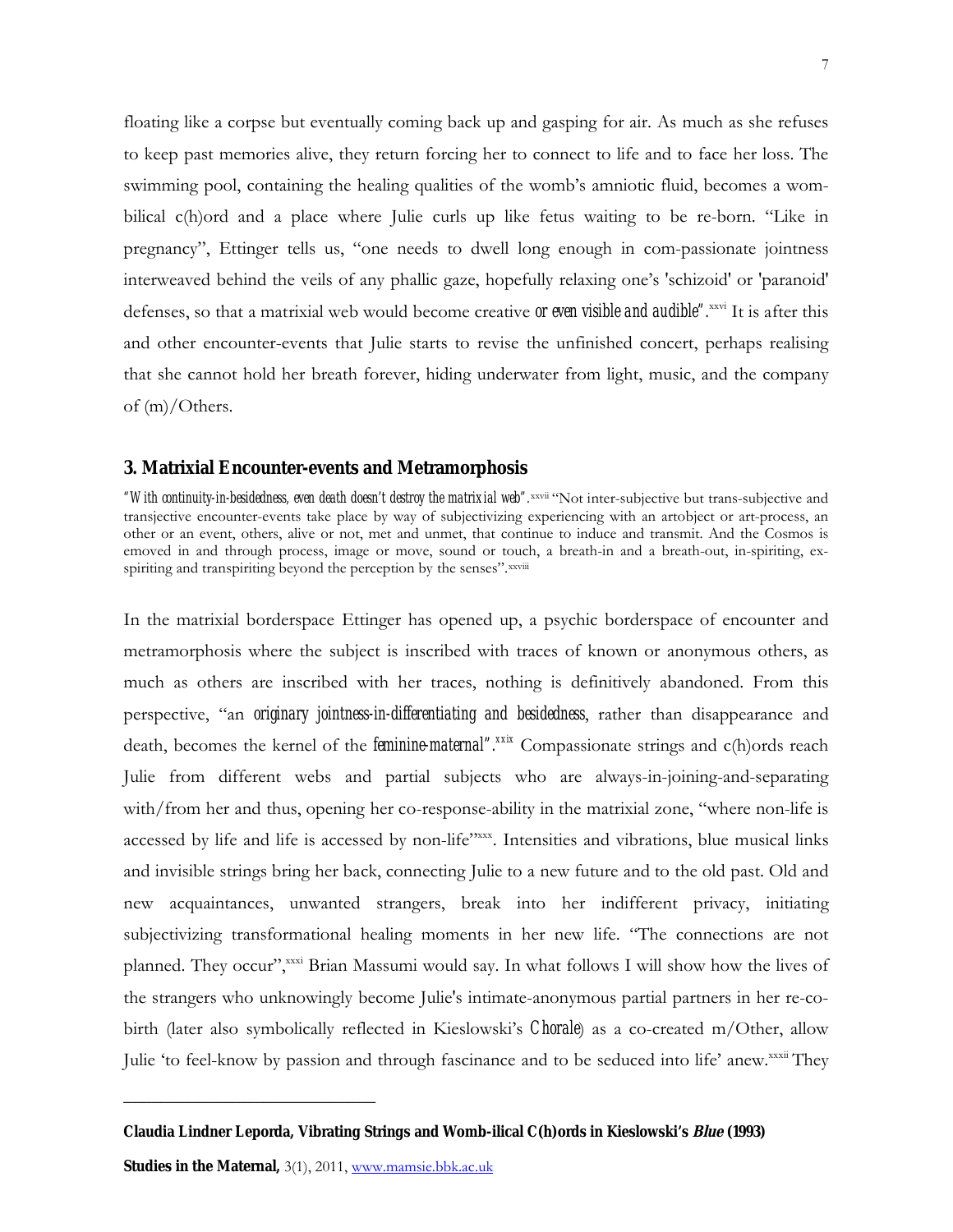finally affect her primary compassion, awe and fascinance, which, as Ettinger describes, are "knowing aerials and feel-thinking strings in the same sense that anxiety is. They are primordial and affective. They can reach the ethical when they turn into respect, non-abandonment and copoiesis as values or points of view: 'acting-thinking values'".xxxiii

#### **3.1. Lucille**

"Awe (at the level of I - non-I) can evolve into respect, fear, shaming at the level of subject – other".xxxiv "Matrixial awe is a presubjective and sub-subjective support for respect and fear".xxxv

One day a neighbour tries to convince Julie to sign a petition to remove the prostitute who is a tenant in their house. Not only does she resist to do so but, on the contrary, she makes sure that the young woman cannot be abandoned on the street. Julie's "non-abandoning responsibility inside the newly accessed anonymous  $I(s)$  and non- $I(s)$  **severality**" is thus awakened. $x_{xx}$ "Compassion is intrapsychical, subjective and trans-subjective. It works its way, like art does, by fine attunements that evade the social and the political systems. It is a kind of fragilizing subjective openness which is also a resistance", xxxvii Ettinger reminds us. While admiring the blue chandelier, Lucille tells Julie, whom she addresses with the intimate "tu", she remembers a blue mobile hanging in her home when she was a child. "I wanted to touch it but couldn't reach it", xxxviii she recalls. Not freed yet of painful memories, Julie feels anxious and uncomfortable that Lucille should touch her only link to Anna and her gaze turns vigilant and defensive. However, Lucille's recognition of the blue crystal mobile implies a history of vulnerability and tortured past which she shares with Julie and Anna and tries to liberate herself from. In her case, "the wit(h)nessing touch-and-gaze is not active-aggressive" and thus, xxxix Julie's passivity is transformed by Lucille's activity in jointness-in-differentiating through channels of trans-sensitive borderlinking. A similar moment of wit(h)nessing, recognition and shared trauma appears later when Lucille notices Julie's phobia of mice and she embraces her – a physical gesture of wit(h)nessing and non-abandonment. It is not accidental that Lucille asks: "Are you afraid of returning?",<sup>xl</sup> and Julie nods her head. She comforts Julie and persuades her that it is normal to get rid of unwanted mice, and takes upon herself to return and clean up Julie's apartment.

Kieslowski cuts directly from the scene of Julie's despair in the swimming pool to Lucille's crying-for-help phone call to Julie in the middle of the night. The sight of her father among the voyeurs at the sordid Pigalle nightclub where she dances nude makes Lucille anxious.

**Claudia Lindner Leporda, Vibrating Strings and Womb-ilical C(h)ords in Kieslowski's Blue (1993)**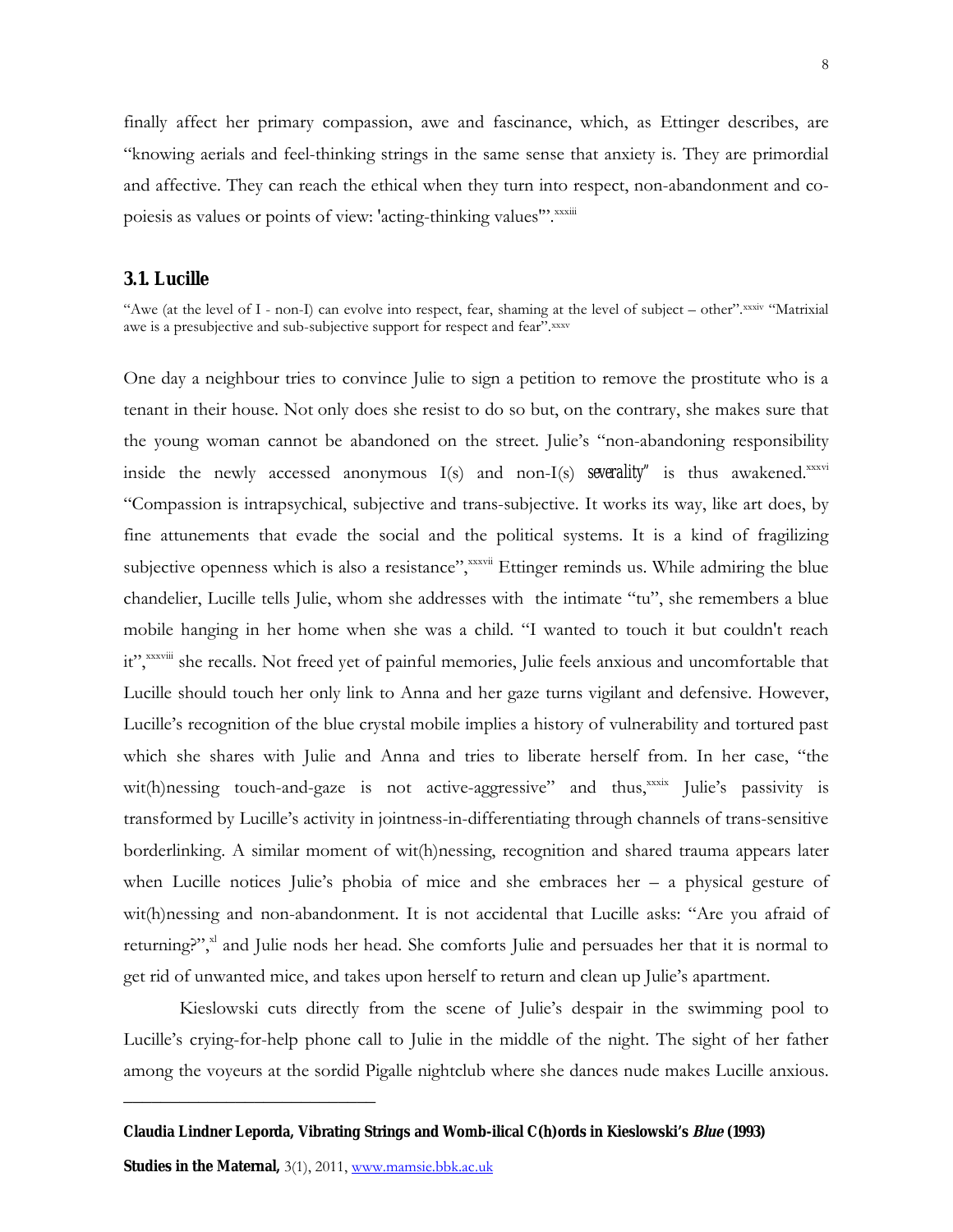She cannot face him. Instead she asks Julie to join her in the club. The shared traumatic past becomes the inciting force for Julie to co-join with her new neighbour in some kind of psychic alliance, which enlarges her own subjectivity while also enabling her to discover that Lucille has a powerful father complex. In the strip club scene where Kieslowski shows Julie forming a bond with her neighbour, the two get physically closer to one another as they are bridging their gaps emotionally. And rather than the traditional point counterpoint cutting, Kieslowski opts for panning, a two-shot that allows Julie and Lucille, two vulnerable joining-in-differentiating souls "resonating with-in a particular phantasmatic, traumatic and jouissant atmosphere", $x^{\text{hi}}$  to share the same image. Ettinger insists that "trans-subjectivity is not a fusion, and where the non-I doesn't respect the I's difference s/he forces domination and initiates resistance". XIII Although Julie and Lucille share attachment and abandonment traces of trauma, they function from opposite sides of the pole, experimenting, for instance, with their sexuality differently: while Julie opts for celibacy, Lucille is sexually-liberated. The difference between the two women friends is also suggested by the floor lights of the club, where the intense red of sexuality alternates with the intense blue of pain and where "Eros doesn't claim lack or abjection".<sup>xliii</sup> Ettinger would say that they both "feel anxiety and pain and survive it". Xliv However, "this survival and the affective recognition of anxiety and pain bound together are a kind of *happiness in sorrow* that allows re-cobirthing as it echoes the matrixial com-passion within co-response-abi-lity that forms the archaic

encounter-event with the m/Other".<sup>xlv</sup> Julie's discovery of sympathy and compassion for Lucille is her first opening to the world as much as an opening up of her enclosing surroundings.

# **3.2. Sandrine**

"Compassion (at the level of I - non-I) can evolve into non-abandonment, adult compassion, abjection, disgust, at the level of subject – other."xlvi "Infant's and m/Othernal compassion is a pre-subjective and sub-subjective support of primary empathy, sorrow, trust, gratitude and forgiveness". xlvii

It is by accident that Julie sees a photo of Patrice with an attractive woman, which she feels might have been her late-husband's mistress. When she finally decides to meet her, she discovers that a biological link survived her dead husband: Sandrine is carrying his child. Julie finds the conversation with the other woman, her intimate stranger, very distressing, having to painfully accept that they each had their own separate love life with Patrice. When Julie talks to Sandrine, the camera uses a shot/reverse-shot to emphasize the distance between the two women.

**Claudia Lindner Leporda, Vibrating Strings and Womb-ilical C(h)ords in Kieslowski's Blue (1993)**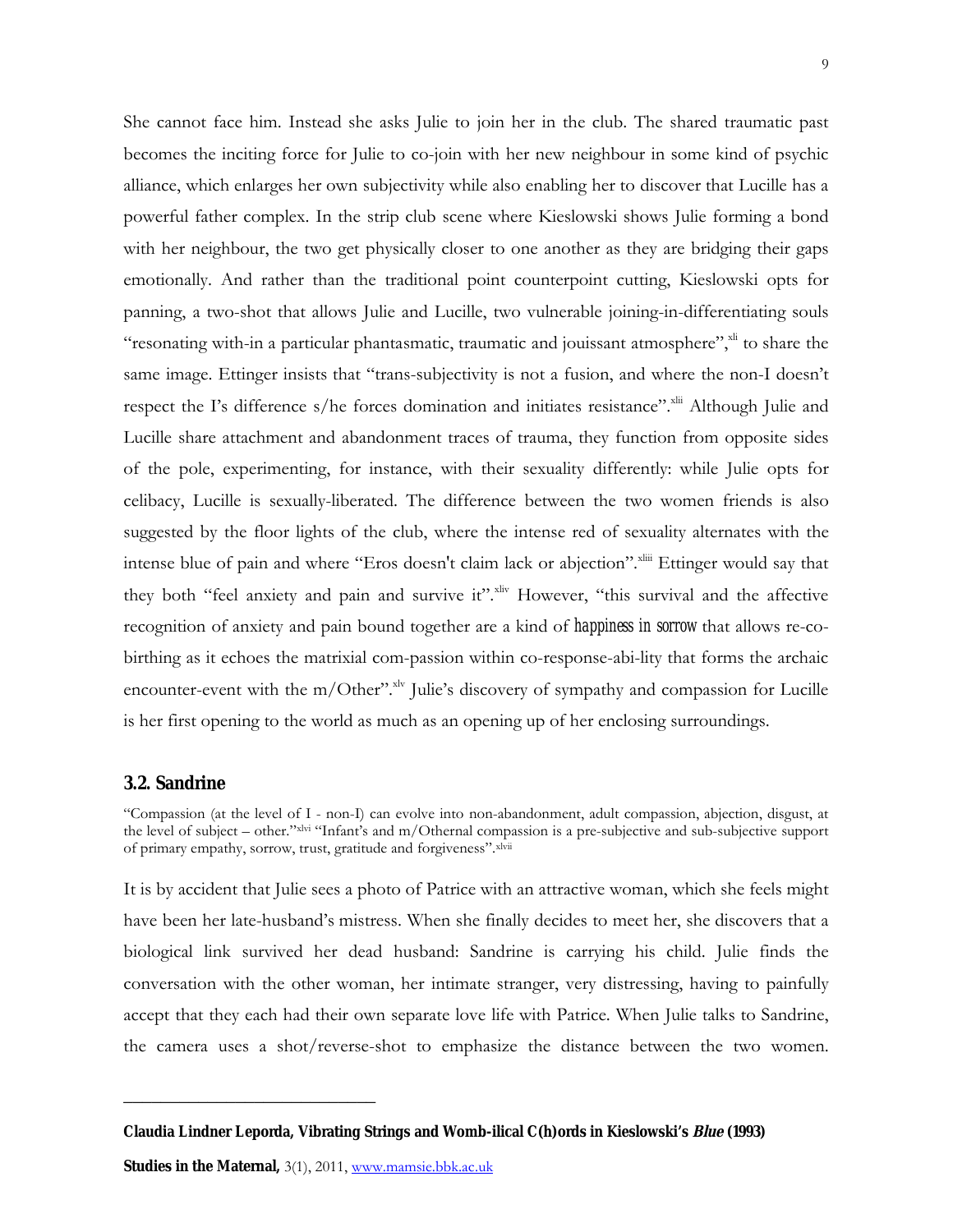However, by choosing to encounter Sandrine, Julies resists her own tendency to turn Patrice's mistress into a despised object and to return to a paranoid abjectivity and narcissistic passiveaggressivity. Ettinger argues that "non-abandonment and non-shaming in wit(h)nessing ― that re-spect within a borderlinking move ― precede social and political contracts of respect and testimony and contribute to them. The com-passion that wit(h)nessing reverberates precedes and transpasses the senses and the symbolic order. A passage to ethicality occurs at the level of a subject if s/he can withdraw from the social and the cultural without withdrawing from the matrixial tissue, enacting non-shaming and non-abandonment, and resisting paranoid tendencies of one's own self".<sup>xlviii</sup>

When Julie finally confronts Sandrine, all she needs to know is: 'Did he love you?' Any answer is futile, once she notices the crucifix hanging from Sandrine's neck, the same affectionate gift her husband gave her. The two women's encounter thus produces a connection between the foreign and the intimate in which both partial-subjects are linked by further reattunements, wit(h)nessing and non-abandonement. Despite Julie's discovery of infidelity, she finally accepts "the impossibility of not-sharing".<sup>xlix</sup> On the contrary, sharing in the birth of Sandrine's baby and thinking of the child-to-be as her lost daughter's half-sibling, and yet another wom-bilical cord connecting her to life, Julie gives her family home and name to the unborn child as a gesture of peace and forgiveness. "Embracing instants of matrixial borderlinking", Ettinger claims, "orients the subject toward responsibility<sup>"</sup> whereas "re-co-birth can occur in hospitality and generosity triggered within and by sensitive com-passion".<sup>I</sup> Moreover, compassion is not only a basis for responsibility, but also the originary event of peace. "Peace", Ettinger tells us, "is a fragile encounter-eventing, an ever re-co-created and co-re-created fragile and fragilizing encounterevent. […] To suffocate my own compassion would be a kind of mental and affective paralysis, this would be a 'second death' (Lacan), since primary compassion is a spontaneous way of transsubjective knowing of/in the unknown Other before and beyond any possible economy of intersubjective exchange. It is in that sense that in compassion one is always fragilizing one's self and becomes vulnerable". Iii

Julie is remarkably generous and kind, just as Patrice had always promised Sandrine she was. "Vous etes bonne", says Sandrine to Julie, "C'est ce que vous voulez etre".<sup>liif</sup> Her gesture reflects an expansion of herself rather than the contracting instinct that comes from jealousy, loss and betrayal. At the end of the conversation, the young woman herself approaches Julie and tells

**Claudia Lindner Leporda, Vibrating Strings and Womb-ilical C(h)ords in Kieslowski's Blue (1993)**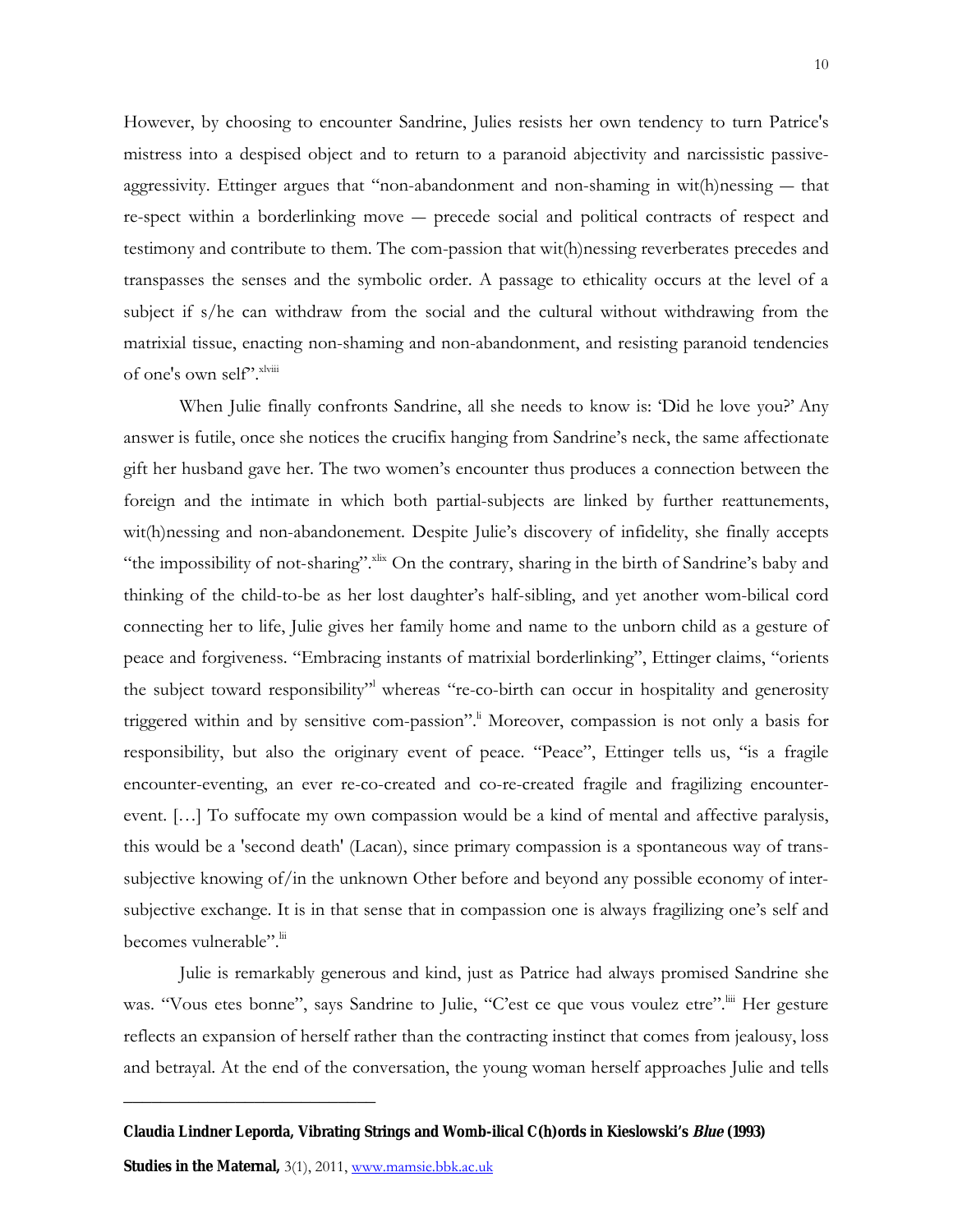her, 'I'm sorry'<sup>liv</sup>, a gesture which articulates a shareable affectivity, vulnerability and empathywithin-compassion. In matrixial compassionate hospitality, Julie, by now herself a m/Other, "is wit(h)nessing whatever arrives: the pain and the wonder, the longing and the fear of languishing with-in contemplation".<sup>Iv</sup> As we shall further see, new art-and-healing strings emerge in Julie's life, accompanied by her reattunement in new prolonged encounter-events with several non-I(s).

#### **3.3. The Flutist**

"Fascinance (at the level of I - non-I) can evolve into esteem and gratitude, domination, submission, obsession for compensation at the level of subject – other."<sup>lvi</sup> "Matrixial fascinance is a pre-subjective and sub-subjective support for admiration and vision".<sup>lvii</sup>

Ettinger claims that "accidental encounters turn into creative encounter-events when a desire penetrates the virtual sphere and joins virtual strings left abandoned or unconnected, and trembles them, reattuning with their frequencies, until an eventing of forming and in-forming occurs".<sup>lviii</sup> The musical chords that Julie thought she had cut return to her hauntingly in the strains of a beggar's flute, the instrument which connects him with the world and his own wombilical c(h)ord. In a matrixial co-emergence "virtual strings interconnected to strings arriving from with-in other matrixial nets, and therefore a matrixial co-emergence […] awakens the cocreative transformational potentiality<sup>"lix</sup>, which Ettinger names "co-poiesis". This "gives rise to a particular kind of knowledge produced in/by unconscious strings and threads vibrating and creating a psychic-mental resonance space, as well as vibrating and creating within a resonance space, where the ethical capacity grows precisely within the primary aesthetical awakening".

Julie is taken aback when the street musician (played by Jacek Ostaszewski, the flute player in composer Zbigniew Preisner's orchestra) starts to play a few lines of the unpublished music which she thought belonged to her or her husband. The melody is a variation of Julie's theme, which the flutist performs while preserving the typical triplet rhythms of the previous melodies. Julie recognizes the theme at once and decides to ask the beggar what he is playing. She knows the answer, but is surprised when she hears that the flutist plays "whatever occurs to him"<sup>lxi</sup> and that he likes to improvise tunes for his street audience. "Inspiration doesn't belong to the artist alone; inspiriting is with-in a transjective encounter"<sup>lxii</sup>, Bracha Ettinger reminds us. Kieslowski, whose most known collaborations were with his co-writer, Krzyzstof Piesiewicz and the composer Zbigniew Preisner, also talked of his obsession with the idea that the notes are out

**Claudia Lindner Leporda, Vibrating Strings and Womb-ilical C(h)ords in Kieslowski's Blue (1993)**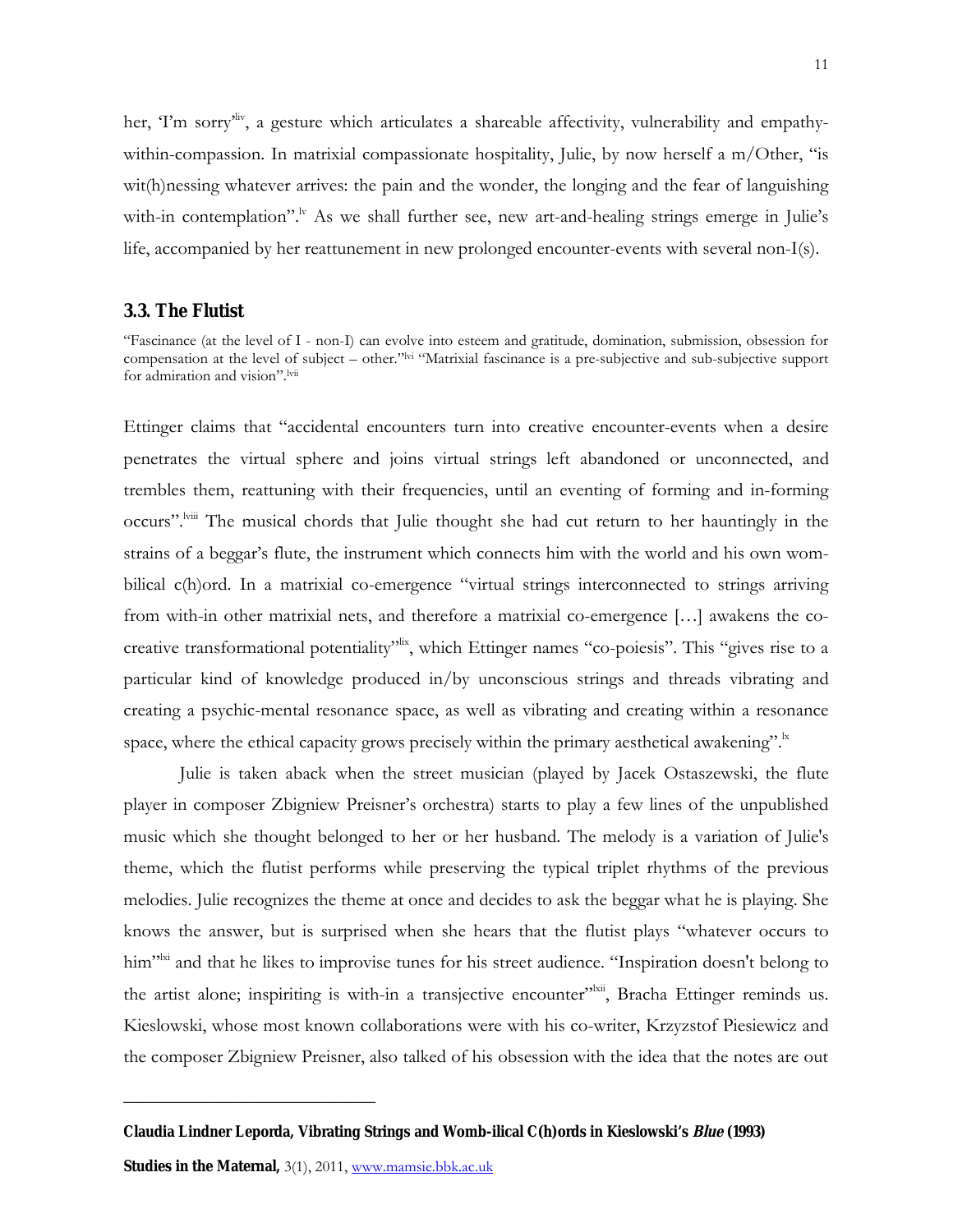there in the world, and that we should not be taken aback if the same music would be heard, by chance, in different places: the artworks we create are neither the property of individuals, nor a work of personal authorship, $\lim_{n \to \infty}$  but a co-poiesis, a trans-subjective work, and a collaborative process. In this context, "a contact arises through the eye or the ear, but also through the infraear and the infra-eye in the participating-and-receiving self and other: a viewer, a listener, and also, again and again, the artist as an inspired receiving participant too, who, in self-relinquishing, fragilizes herself to the psyche of the other and spirit of the Cosmos. […] In-breath and exbreath inspirit, ex-spirit and transpirit virtual, real, and real-virtual new apparitions even with-in the already-known". Ixiv

On one occasion, seeing the homeless flutist asleep on the pavement, Julie compassionately pushes the flute case towards him, who gently tells her, 'You should always hold on to something'.<sup>lxv</sup> His generosity and passion for music offer Julie an occasion "for re-spect, con-templation and new encounter events" while "calling for arousal on aesthetical and protoethical levels".<sup>lxvi</sup> Indeed, the strings and wom-bilical c(h)ords that link people to each other, to artworks and to life are not ours to cut off, but ours to protect: "like in the wombilical timespace-encounter, where the pre-subject is borderlinking to and borderspacing from its archaic m/Other, a subject can at any moment be affected on that level and become partial in a web, where affectablity and co-affectability turns transaffective".<sup>lxvii</sup> The beggar's flute music, so similar to Julie's and yet different, de-freezes her past and initiates her metramorphosis, a psychic healing through artworking. In her attempt to once again form intimate links with others, Julie slowly reconnects to life, this time through her growing artistic inclinations. "In the matrixial encounterevent the moment of asymmetrical co-responding when compassionate hospitality is responded by fascinance is a subjectivizing moment. When matrixial partial-subjects meet and differentiate in co-emergence, the subjectivizing moment settles beside earlier encounter-events. […] Jointness-in-initiation is one such hidden effect with a healing transformational potentiality; copoiesis is another: here an artwork is born".<sup>lxviii</sup> It is not by accident that the encounter with Olivier, the old friend in love with her, takes place once again in the café at the time when the flutist comes onto the street and plays a new tune. This resonating encounter-event touches Julie's psychic strings, opens an ethical trajectory, and offers her a chance for re-co-birth. "This is where art as a transport-station of trauma proposes a unique occasion... The artwork is only an occasion, a chance, an opened possibility and a reminder, sent from the actual or from the past,

**Claudia Lindner Leporda, Vibrating Strings and Womb-ilical C(h)ords in Kieslowski's Blue (1993)**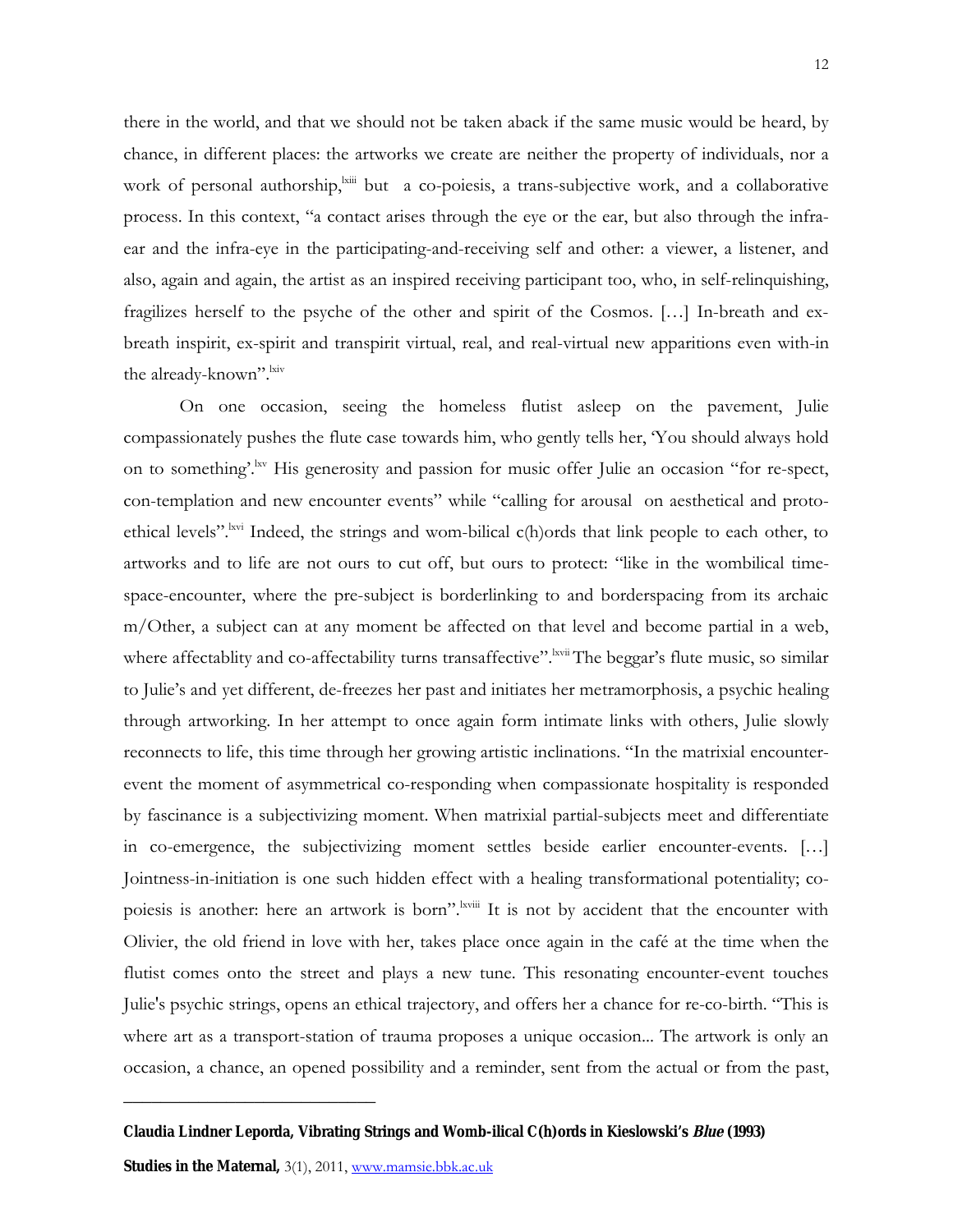or from the virtual past and from a possible virtu(re)al; a chance for re-co-birth from a virtual Real without which a blocked real might become monstrous".<sup>lxix</sup>

## **3.4. Olivier**

"Beauty desires you when you self-relinquish yourself to the process".lxx "Matrixial self-relinquishment is a presubjective support for trust and gratitude and for the more mature compassion and hospitality".<sup>lxxi</sup>

When Olivier, Julie's husband's assistant, is introduced to us for the first time, he comes upon Julie upstairs in her house. The reason for his coming is to take the in-complete score of the Concerto for the Unification of Europe since he senses that Julie is going to destroy it. As Olivier goes over the score, in the background we can hear the sounds of various instruments, similar to the sounds of an orchestra tuning up before a concert. These are the sounds that Olivier quickly perceives in his mind-psyche as he turns over the pages. As we watch the scene, music connects us intimately with Olivier, it allows us to listen, breathe, and tremble just the way he does. Seeing Julie in pain makes him walk away without a word. 'Non-wit(h)nessing within a matrixial web would be abandoning. Abusive appropriation would be devouring', kxii Ettinger tells us. However, "if the subject allows re-self-fragilization in re-spect and con-templation and takes responsibility for the I-non-I configuration then esteem, gratitude, respect and compassion will shape ethicality and work against sacrifice and self-sacrifice". Ixxiii Later, Olivier looks for Julie once again in his attempt to make her help him complete the musical work. Respectfully using the formal 'vous' form of address, Olivier also assures her of his love.

Julie decides to take a leading part in developing the Concert, and yet another active attunement of her self to (m)/Others in metramorphosis. Ettinger, an artist herself, has often written that "actively-passive compassionate hospitality begins with aesthetical and ethical desire and an actively-passive 'decision' of the artist, [...], to fragilize herself and loosen her psychic boundaries in order to surrender to vibrations arriving from inside and outside for an-other and for the self. (...) Compassionate hospitality as Eros that offers the possibility for an-other to differentiate herself in jointness creates a psychic space of potentiality, where the other is solicited by a particular configuration of desire to join in what is yet to come, from the virtual sphere". Ixxiv Music forces Julie to an "originary psycho-ethical openness and aesthetical trans-sensing" and yet, lxxv not in obligation but "as part of I with non-I in a com-passionate affective, psychic and mental resonance chamber". Ixxvi

**Claudia Lindner Leporda, Vibrating Strings and Womb-ilical C(h)ords in Kieslowski's Blue (1993)**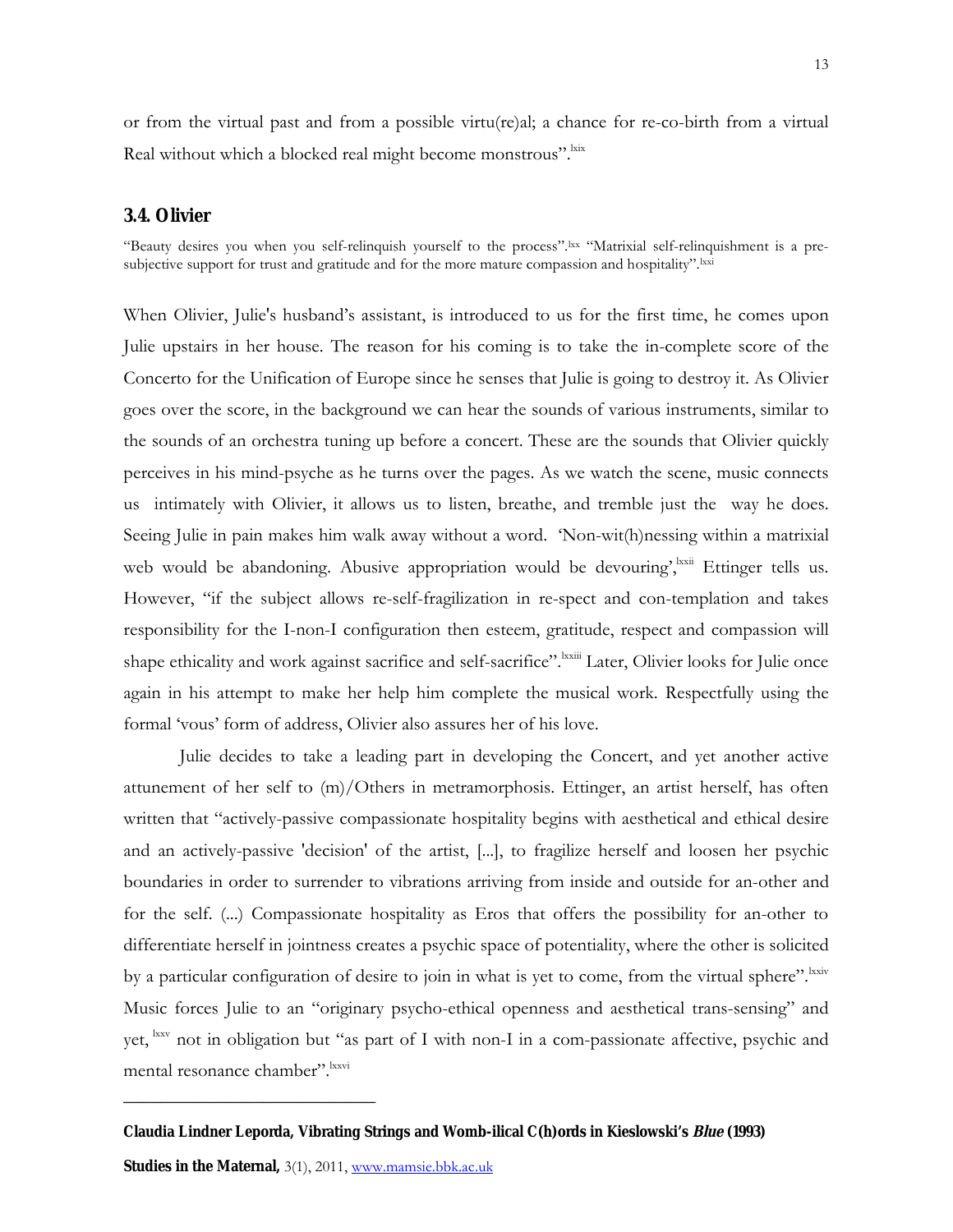Julie and Olivier's collaboration becomes a very tactile scene of artworking. As it begins, Julie and Olivier are trying out different instruments and we hear a fragment of each version. In extreme close-ups we follow Julie's finger touching the notes as the music plays. Pressing the score with the finger as if to activate it and listening to the music by only looking at the score, music forces her to feel-know, to feel-understand. Both Julie and Olivier look and observe, "but it takes en-duration in con-templation to see. Self-fragilizing is risky and also painful because you are reaching compassion-beyond-empathy and a com-passion that is often hard to tolerate on the level of an individual that seeks mental security and needs to withdraw inside its habits". Kxvii However, "by way of this fragilizing and its transformational activity, the matrixial gaze and screen embrace a promise of beauty which sees with the heimlich of compassion". Ixxviii (11) Then, in a medium long shot we see Julie and Olivier by the piano. As the music plays on, the image goes slowly out of focus with only red and blue spots to be seen. Music itself is connected with colours and abstract shapes and the whole symphony, which is an encounter between image and sound, becomes a visual artwork and a passionate actively-passive fascinance: "the aesthetic duration of affective and effective participation-transformation within a subjectivizing instant that actualizes a matrixial potentiality for borderlinking, be it via gaze, touch, movement, voice, breathing, gaze-and-touching, move-and-breathing, but also beyond the senses, by joint transsensing in beauty".<sup>lxxx</sup> As Julie and Olivier "partake of co-response-ability", <sup>lxxx</sup> and bathe 'within a psychic resonance field of mind-psyche waves, frequencies, intensities', kxxxi Olivier's room itself becomes a "transject", a generous, oceanic blur, similar to the ultrasound image of the child in the womb, nurturing a "working-through of matrixial differenciation and differentiating in coemergence",  $\frac{1}{x}$  and artistic co-poiesis.

While working with Olivier in a shared prolonged encounter-event, co-composing in jointness-in-differentiating and side-by-side-ness, without assimilation or rejection and, "trembling in different ways along the same sensitive, trans-sensitive and affective string", Ixxxiii Julie suggests alterations in the instrumentation that Olivier has proposed and tells him which orchestral parts should be thrown out and which brought in. As her aesthetical sensibility deepens, Julie assumes responsibility for the metramorphic reattuning with Olivier's primary compassion and response-ability. "In ebbing and flowing within such a shared field", Ettinger writes, "particular resonating strings become more and more significant, by intensity or by repetition, and accumulate shareable 'memory' in threads". Know watch the film, the only

**Claudia Lindner Leporda, Vibrating Strings and Womb-ilical C(h)ords in Kieslowski's Blue (1993)**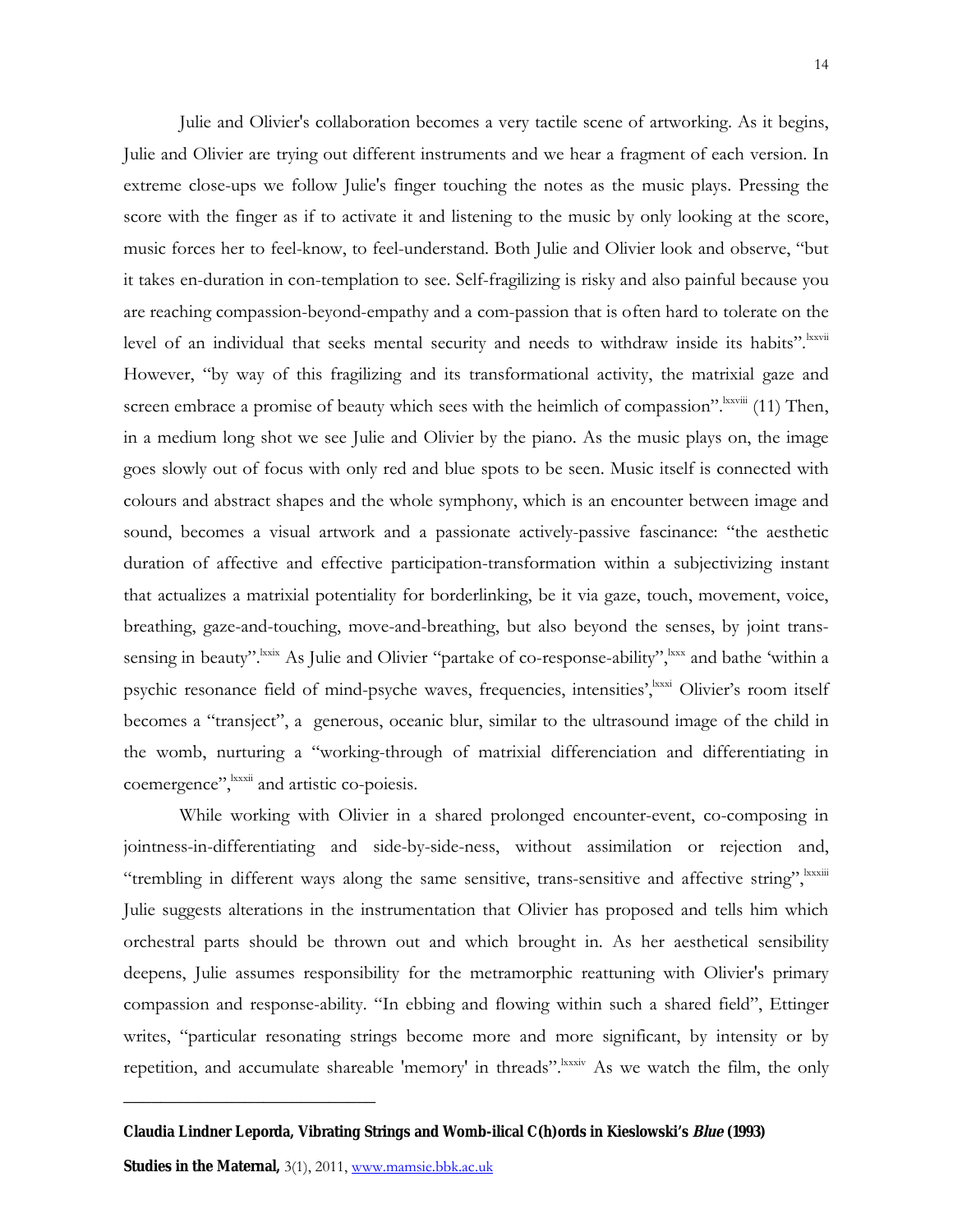thing that changes is the instrumentation: it is either carried by strings (when she makes love with Olivier) or by the harp (when Julie moves into her new flat) or by the muttering male choir (when she sits on the steps), or the one simple piano line which comes from Julie's mind. However, as Julie starts composing with Olivier, the Concerto links these instruments and themes together and thus, the composition scene itself becomes a shared field of metramorphic reattuning**.** Also, matrixial reattunement between Julie and Olivier turns both partners vulnerable and yet, in the psychic borderspace they share, each "receives from the other by way of immersion within the same resonating borderspace and becomes, on a certain partial level, a continuity of the other's strings and threads".<sup>lxxxv</sup> With its trans-sensuous strings, music reconnects Julie with a repressed archaic dimension, the past she cannot forget while also linking her to the future she cannot but embrace. Music and her (m)/Others offer her 'a transferential borderspace founded upon compassion, responsibility and freedom', kxxvi whereas her compassionate trans-sensing of m/Others announces the basis of ethics itself.

#### **4. Wom-bilical C(h)ords, Chorale, Co-poiesis**

"…and all those pre-subjective and sub-subjective supports are interconnected and cross-informing the I and the non-I, and revealed in and by extreme fragilization within new matrixial webs where co-response-ability, wit(h)nessing and com-passionate hospitality in jointness are re-created".<sup>lxxxvii</sup>

Kieslowski's deep belief in people's ability to connect on a compassionate level in a special kind of non-relating relationality by connectivity is most visible in the last scene of *Blue*. Julie has selffragilized herself and completed the symphony. Her movement from an unbearable sense of abandonment and solitude to 'an originary psycho-aesthetical proto-ethical trans-subjective passage with-in non-absolute m/Otherity<sup>, Ixxxviii</sup> and acceptance of '**com-passionate hospitality in living**inter-with-in the almost-Other<sup>, hxxxix</sup> has been accompanied by the strains of her late husband's symphonic tribute to the unification of Europe, the *Chorale*, a work she herself completes.

As Julie is quitting her solitary existence, preparing to leave for Olivier's place, the Chorale, with its multiple unified voices, brings the music to its climax. Its theme is the passage from St Paul's *First Letter to the Corinthians*, which vaunts Love above Faith and Hope: "If I speak in the tongues of mortals and of angels, but do not have love, I am a noisy gong or a clanging cymbal. And if I have prophetic powers, and understand all mysteries and all knowledge, and if I have all faith, so as to remove mountains, but do not have love, I am nothing. If I give away all

**Claudia Lindner Leporda, Vibrating Strings and Womb-ilical C(h)ords in Kieslowski's Blue (1993)**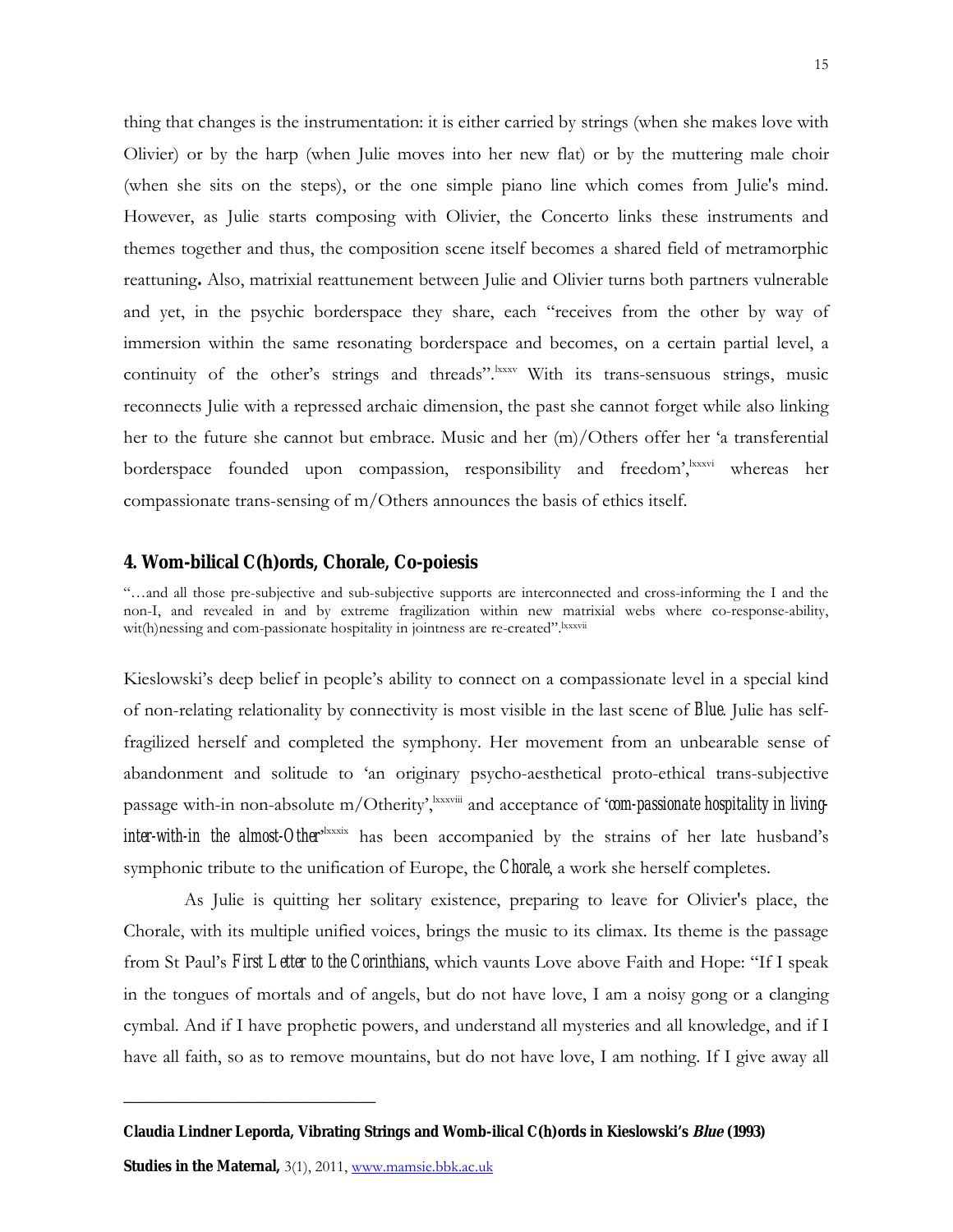my possessions, and if I hand over my body so that I may boast, but do not have love, I gain nothing. Love is patient; love is kind; love is not envious or boastful or arrogant or rude. It does not insist on its own way; it is not irritable or resentful; it does not rejoice in wrongdoing, but rejoices in the truth. It bears all things, believes all things, hopes all things, endures all things. Love never ends. But as for prophecies, they will come to an end; as for tongues, they will cease; as for knowledge, it will come to an end. For we know only in part, and we prophesy only in part; but when the complete comes, the partial will come to an end. When I was a child, I spoke like a child, I thought like a child, I reasoned like a child; when I became an adult, I put an end to childish ways. For now we see in a mirror, dimly, but then we will see face to face. Now I know only in part; then I will know fully, even as I have been fully known. And now faith, hope, and love abide, these three"<sup>xc</sup>; and "le plus grand est AGAPE"<sup>xci</sup>. Although the chorale is sung in French, the last word makes an exception since, as Julie suggests to Olivier, "In Greek, the rhythm is different".<sup>xcii</sup> **Agape**, or what Ettinger refers to as the matrixial sphere, "the womb-like compassion",<sup>xciii</sup> the intra-uterine felt-known experience we all share, is "a key to access the Other in its **nude vulnerability**" Agape is, xciv most of all, an other Eros, which Ettinger also touches upon as "love for the friend/neighbour neither sexual nor that of attachment" and "that reaches human subjectivity by expressions of communication in a womb-like neighbouring – this particular resonance – between foreign beings".<sup>xcv</sup>

As Julie and Olivier make love together, embracing each other in an aquarium-like space, a resonance camera obscura, her lips are pressed against glass as if enclosed in uterine waters with the subtle suggestion that she, like all future m/Others, is awaiting birth. The scene alludes to the imagery of the pool but also to the glass surrounding Julie's mother. When water breaks the surface tension of glass, a new life is born, Kieslowski seems to suggest. Then, Julie appears mirrored in Oliver's eye, which encompasses her, as tiny as a child, a metaphor for her renewed connection to him and her (m)Others through wom-bilical c(h)ords, which keep her alive and help her breathe. In Ettinger's words, "if originary compassion is the infant's way of feelknowing the m/Other and the world, by the matrixial erotic antenna of the psyche an attraction toward an-other as subject, and not as object, opens the horizon of 'aesthetical' proto-ethical sensitivity, sensibility and emotion, by which the m/Other (and the Cosmos) is apprehended and accessed in primary love". xcvi

A pan starting from Julie's face links her to each of the m/Others involved in her co-

**Claudia Lindner Leporda, Vibrating Strings and Womb-ilical C(h)ords in Kieslowski's Blue (1993)**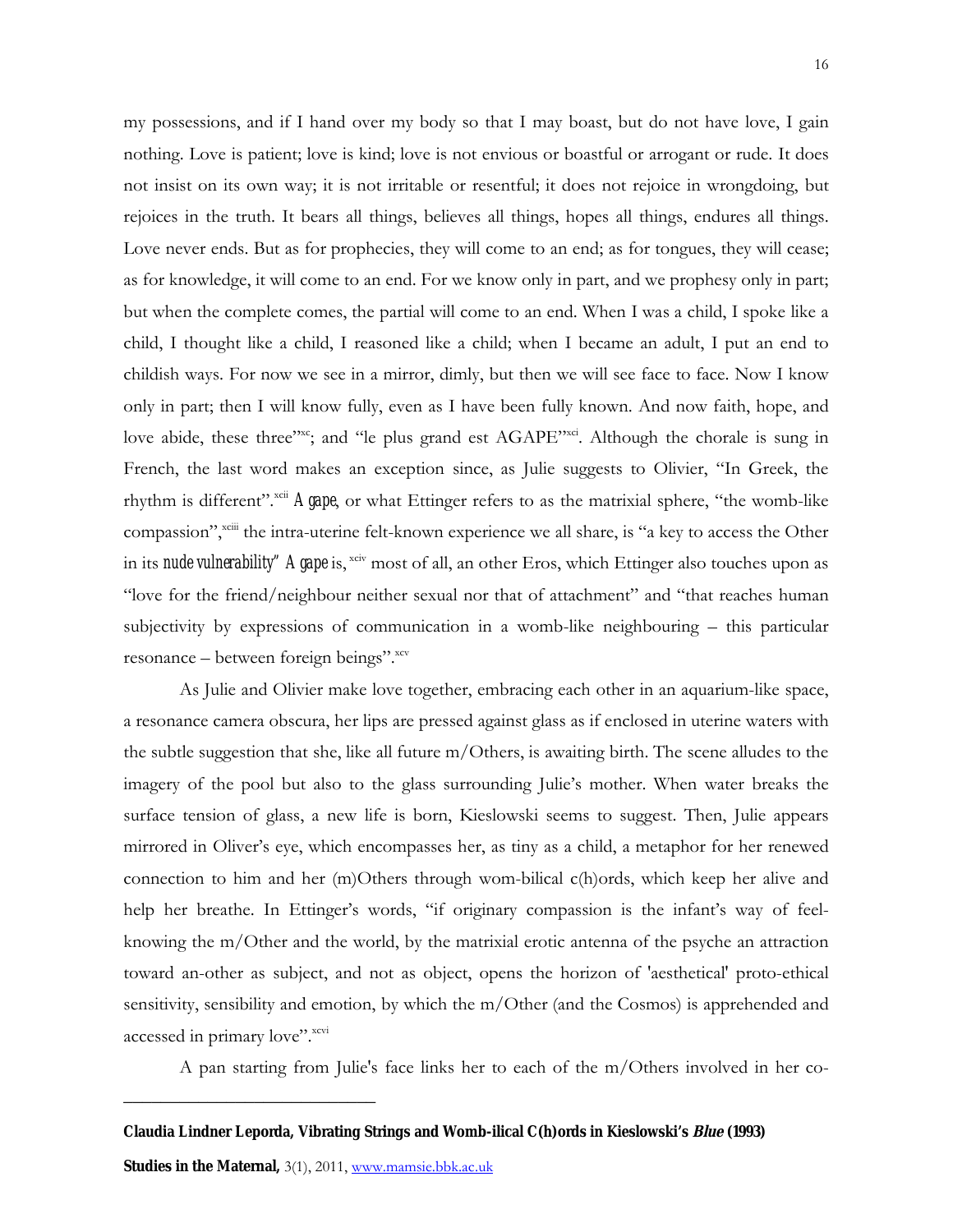birthing and trans-nascence. Kieslowski's camera brings them into a single time-space, from where they co-emerge*,* separate, yet distant-in-proximity and besidedness. Each character seems to float in full nakedness, in a singular web and a matrixial Eros which "creates an invisible aesthetical screen woven by joint floating eyes of different transubjects".<sup>xcvii</sup> Antoine, the farm boy who ran to the scene of the accident, suddenly awakens out of sleep and touches the necklace with the crucifix, which once belonged to Julie. The camera pans past him to the movie posters on the walls of his room, revealing huge close-ups of men and women embracing. It continues on with Julie's silent mother's face in front of the television screen, finally closing her eyes as in death; then, we see Lucille gazing into the dark in the strip club. It all leads to Patrice's unborn baby boy in his mistress' womb, in the blue waves of an ultra-sound image and the wombilical c(h)ord linking unborn child to its mother. Bathed in Julie's blue light, most of the figures are naked or partially naked, partial non-Is into an amniotic sac, reinforcing a sense of womblike space, a severality bathing inside the matrix, an intra-uterine encounter and shared borderspace of metramorphosis. Not fusion or destructive rejection, but distance-in-proximity, a position which allows partial-subjects and partial-objects an enlarged multiple, subjectivity of joint borderspaces and where the potentiality of each psyche for differentiating is enacted. "Transconnectivity here is thus being limited to severality in besideness in a particular kind of openness", xcviii Ettinger would say.

The camera finally rests on Julie's face itself, crying a single tear as she nakedly sits at a window and looks out at us. "At the heart of each web there is an encounter-event whose wounds are still open. Beauty is one of the names of the binding of compathic transgression with abstract expansion."<sup>xcix</sup> Her weeping solitude recalls that, in Bracha Ettinger's words, "the healing is a still-working string of an ethical working-through". Blue and red also come together in the play of light on Julie's face, in a "simultaneous asymmetrical differentiation inside the same resonance sphere".<sup>ci</sup> "such is the co-response-ability of artworking and of healing in co-poiesis. […] Freeing the potentiality of an other while being transformed by it too is a kind of love – an ethical co-birthing in beauty<sup>ycii</sup>. Julie finally embraces the company of m/Others, sharing herself and her possessions with them, while also taking distance-in-proximity with difference-in-coemergence. It is in this way that "the feminine proto-ethical constellation that turns 'sacrificial' in the phallic arena, turns into a source of grace in a matrixial perspective". Connecting to her partial (m)/Others as a co-created Self, she finally goes forward (m)/Others and "co-in-*sidental* 

**Claudia Lindner Leporda, Vibrating Strings and Womb-ilical C(h)ords in Kieslowski's Blue (1993)**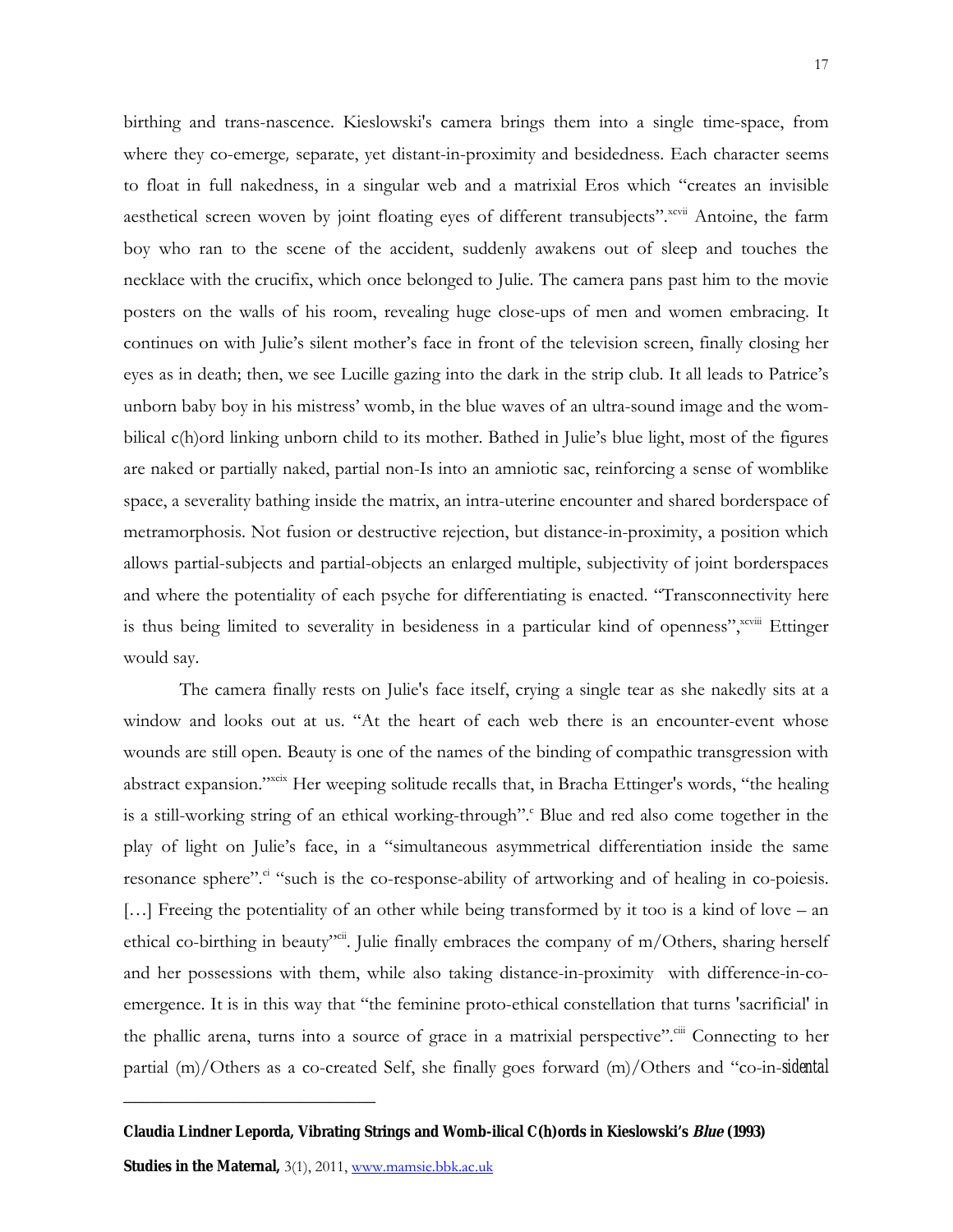futurality" by going back. <sup>civ</sup> "To return beyond originary repression to primary compassion in adulthood is a long long journey within matrixial initiative voyages"," Ettinger reminds us. It is the journey we must take, before we can see beyond ourselves and embrace (m)/Others. Indeed, as Julie finally concurs: "Maybe it's better this way".<sup>cvi</sup>

| $\mathbf{i}$                  | Angela Pope, "In Memory: Three Colours: Blue" in Sight and Sound 6.8 (London: Faber and Faber, 1996,<br>May), p.22.              |
|-------------------------------|----------------------------------------------------------------------------------------------------------------------------------|
| $\ddot{\rm n}$                | see Bracha L. Ettinger, The Matrixial Borderspace, ed. by Brian Massumi (Minneapolis: University of                              |
| $\overline{\mathbf{m}}$       | Minnesota, 2006).                                                                                                                |
|                               | see Bracha Ettinger, "Matrix and Metramorphosis" in Differences, 4(3) (1992), pp. 176-208.                                       |
| 1V<br>$\overline{\mathbf{V}}$ | Bracha Ettinger, "From Proto-Ethical Compassion To Responsibility" in Athena, 2 (2006), p.132.<br>Blue.                          |
| $\overline{\mathbf{v}}$       | Bracha Ettinger, "From Proto-Ethical Compassion To Responsibility", p.116.                                                       |
| Vii                           | Bracha Ettinger, "Fragilization and Resistance" in Studies in The Maternal 1(2) 2009,<br><u>www.mamsie.bbk.ac.uk</u> , pp. 17-8. |
| V111                          | Ibid., p.26.                                                                                                                     |
| ix                            | Ibid.                                                                                                                            |
| X                             | Ibid., p.7.                                                                                                                      |
| X1                            | $1$ bid., p. $10$ .                                                                                                              |
| X11                           | Bracha Ettinger, "From Proto-Ethical Compassion To Responsibility", p.117.                                                       |
| X111                          | Blue.                                                                                                                            |
| X1V                           | Bracha Ettinger, "From Proto-Ethical Compassion To Responsibility", p.129.                                                       |
| $_{\rm XV}$                   | Ibid.                                                                                                                            |
| XV1                           | Bracha Ettinger, "Fragilization and Resistance", p.17.                                                                           |
| XVII                          | Blue.                                                                                                                            |
| <b>XV111</b>                  | Bracha Ettinger, "Fragilization and Resistance", p.16.                                                                           |
| $_{\rm X1X}$                  | Bracha Ettinger, "From Proto-Ethical Compassion To Responsibility", p.129.                                                       |
| $_{\rm XX}$                   | Bracha Ettinger, "Fragilization and Resistance", p.26.                                                                           |
| XX1                           | Bracha Ettinger, "From Proto-Ethical Compassion To Responsibility", p.107.                                                       |
| XX11                          | Bracha Ettinger, "Fragilization and Resistance", p.4.                                                                            |
| XX111                         | <b>Blue.</b>                                                                                                                     |
| XX1V                          | Ibid.                                                                                                                            |
| XXV                           | Bracha Ettinger, "From Proto-Ethical Compassion To Responsibility", p.126.                                                       |
| XXV1                          | Ibid., p.120.                                                                                                                    |
| XXV11                         | Bracha Ettinger, "From Proto-Ethical Compassion To Responsibility", p.115.                                                       |
| <b>XXV111</b>                 | Bracha Ettinger, "Fragilization and Resistance", p.8.                                                                            |
| $\mathbf{XX1X}$               | Bracha Ettinger, "From Proto-Ethical Compassion To Responsibility", p.102.                                                       |
| XXX                           | Ibid., p.124.                                                                                                                    |
| XXX1                          | Brian Massumi, "Painting: The Voice of the Grain" in The Matrixial Borderspace, p. 204.                                          |
| XXXII                         | Bracha Ettinger, "From Proto-Ethical Compassion To Responsibility", p.124.                                                       |
| <b>XXX111</b>                 | Bracha Ettinger, "Fragilization and Resistance", p.1.                                                                            |
| <b>XXXIV</b>                  | Ibid., p.8.                                                                                                                      |
| XXXV                          | Bracha Ettinger, "From Proto-Ethical Compassion To Responsibility", p.119.                                                       |
| XXXV1                         | Ibid., p.110.                                                                                                                    |
| XXXV11                        | Ibid., p.124.                                                                                                                    |
| XXXV111                       | Blue.                                                                                                                            |
| XXX1X                         | Bracha Ettinger, "From Proto-Ethical Compassion To Responsibility", p.110.                                                       |
| xl                            | Blue.                                                                                                                            |
| xli                           | Bracha Ettinger, "Fragilization and Resistance", p.13.                                                                           |
| xlii                          | Bracha Ettinger, "From Proto-Ethical Compassion To Responsibility", p.123.                                                       |
|                               |                                                                                                                                  |

**Claudia Lindner Leporda, Vibrating Strings and Womb-ilical C(h)ords in Kieslowski's Blue (1993)**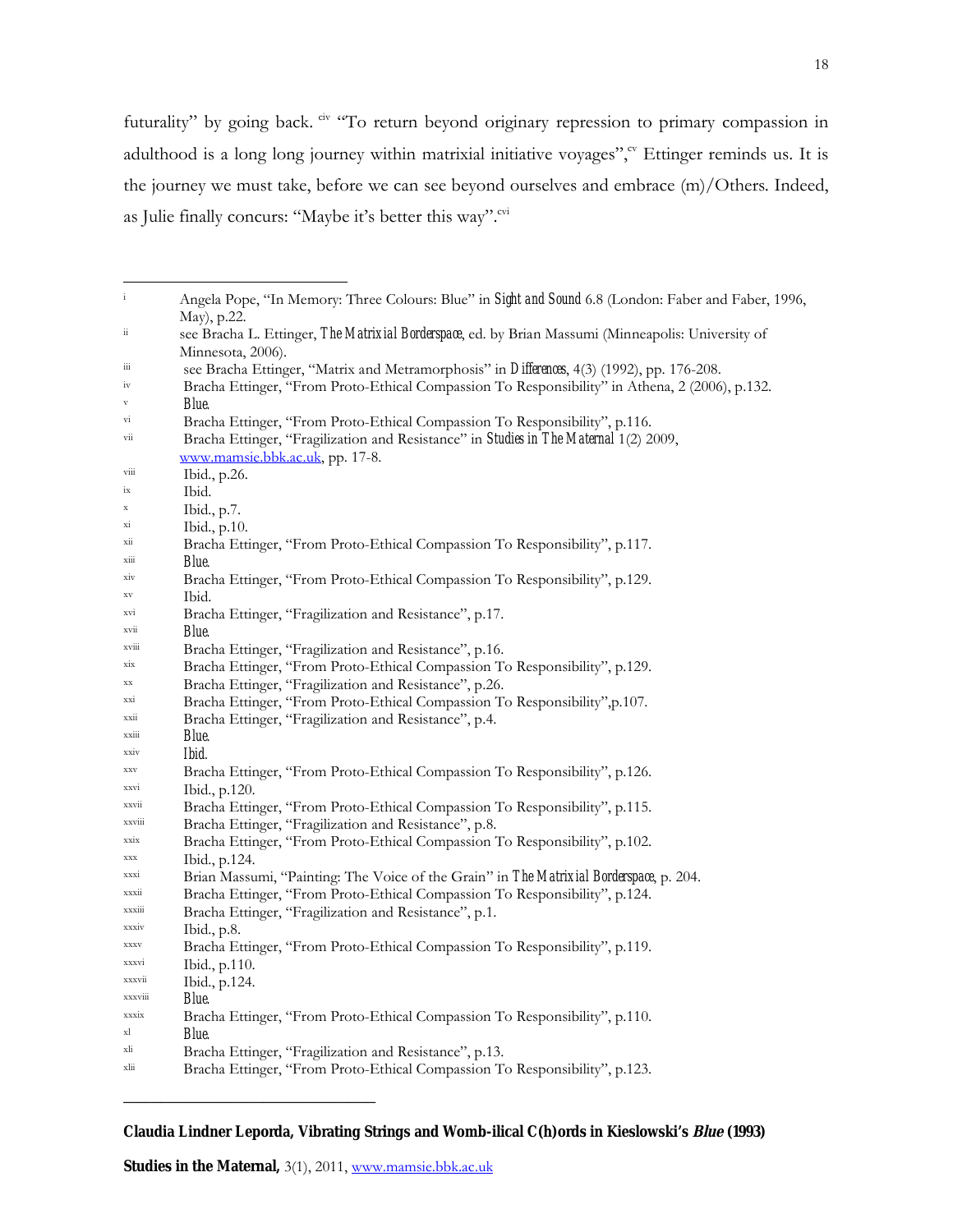| xliii          | Bracha Ettinger, "Fragilization and Resistance", p.13.                                                   |
|----------------|----------------------------------------------------------------------------------------------------------|
| xliv           | Bracha Ettinger, "From Proto-Ethical Compassion To Responsibility", p.118.                               |
| xlv            | Ibid.                                                                                                    |
| xlvi           | Bracha Ettinger, "Fragilization and Resistance", p.8.                                                    |
| xlvii          | Bracha Ettinger, "From Proto-Ethical Compassion To Responsibility", p.119.                               |
| xlviii         | Bracha Ettinger, "Fragilization and Resistance", p.3.                                                    |
| xlix           | Ibid., p.9.                                                                                              |
| 1              | Bracha Ettinger, "From Proto-Ethical Compassion To Responsibility", p.111.                               |
| li             | Ibid., p.117.                                                                                            |
| lii            | Ibid., pp.124-5.                                                                                         |
| $\lim$         | <b>Blue</b>                                                                                              |
| liv            | Blue.                                                                                                    |
| lv             | Bracha Ettinger, "From Proto-Ethical Compassion To Responsibility", p.132.                               |
| lvi            | Bracha Ettinger, "Fragilization and Resistance", p.8.                                                    |
| lvii           | Bracha Ettinger, "From Proto-Ethical Compassion To Responsibility", p.119.                               |
| $1$ viii       | Bracha Ettinger, "Fragilization and Resistance", p.30.                                                   |
| lix            | Bracha Ettinger, "From Proto-Ethical Compassion To Responsibility", p.122.                               |
| lx             | Ibid.                                                                                                    |
| lxi            | <b>Blue.</b>                                                                                             |
| lxii           | Bracha Ettinger, "Fragilization and Resistance", p.15.                                                   |
| $l$ xiii       | Danusia Stok (ed.), Kieslowski on Kieslowski, (London: Faber and Faber, 1993), p.153.                    |
| lxiv           | Bracha Ettinger, "Fragilization and Resistance", p.5.                                                    |
| lxv            | <b>Blue</b>                                                                                              |
| lxvi           | Bracha Ettinger, "Fragilization and Resistance", p.7.                                                    |
| lxvii          | Ibid., p.13.                                                                                             |
| lxviii<br>lxix | Bracha Ettinger, "From Proto-Ethical Compassion To Responsibility", p.131.                               |
| lxx            | Bracha Ettinger, "Fragilization and Resistance", p.17.                                                   |
| lxxi           | Ibid., p.10.                                                                                             |
| lxxii          | Bracha Ettinger, "From Proto-Ethical Compassion To Responsibility", p.119.                               |
| lxxiii         | Ibid., p.129.<br>Bracha Ettinger, "Fragilization and Resistance", p.8.                                   |
| lxxiv          | Ibid., p.25.                                                                                             |
| lxxv           | Bracha Ettinger, "From Proto-Ethical Compassion To Responsibility", p.132.                               |
| lxxvi          | Bracha Ettinger, "From Proto-Ethical Compassion To Responsibility", p.111.                               |
| lxxvii         | Bracha Ettinger, "Fragilization and Resistance", p.9.                                                    |
| <b>xxviii</b>  | Ibid., p.11.                                                                                             |
| lxxix          | Ibid., p.2.                                                                                              |
| lxxx           | Bracha Ettinger, "Fragilization and Resistance", p.21.                                                   |
| <i>xxxi</i>    | Bracha Ettinger, "From Proto-Ethical Compassion To Responsibility", p.131.                               |
| lxxxii         | Bracha Ettinger, "Fragilization and Resistance", p.3.                                                    |
| <b>xxx111</b>  | Bracha Ettinger, "From Proto-Ethical Compassion To Responsibility", p.130.                               |
| <i>xxxiv</i>   | Ibid., p.131.                                                                                            |
| <i>xxxv</i>    | Ibid., p.130.                                                                                            |
| <i>xxxvi</i>   | Bracha Ettinger, "From Proto-Ethical Compassion To Responsibility", p.132.                               |
| 1xxxvii        | Bracha Ettinger, "From Proto-Ethical Compassion To Responsibility", p.119.                               |
| <b>xxxviii</b> | Ibid., p.133.                                                                                            |
| <i>xxxix</i>   | Ibid., p.103.                                                                                            |
| $\rm xc$       | St Paul's First Letter to the Corinthians 13                                                             |
| XC1            | <b>Blue</b>                                                                                              |
| XC11           | Ibid.                                                                                                    |
| <b>XC111</b>   | Bracha Ettinger, "From Proto-Ethical Compassion To Responsibility", p.105.                               |
| XC1V           | Ibid.                                                                                                    |
| xcv            | Bracha L. Ettinger, "Neighbourhood and Schechina"; quoted in Noreen Gifney, Anne Mulhall and             |
|                | Michael O'Rourke, "Seduction into Reading: Bracha L. Ettinger's The Matrixial Borderspace" in Studies in |

**Claudia Lindner Leporda, Vibrating Strings and Womb-ilical C(h)ords in Kieslowski's Blue (1993)**